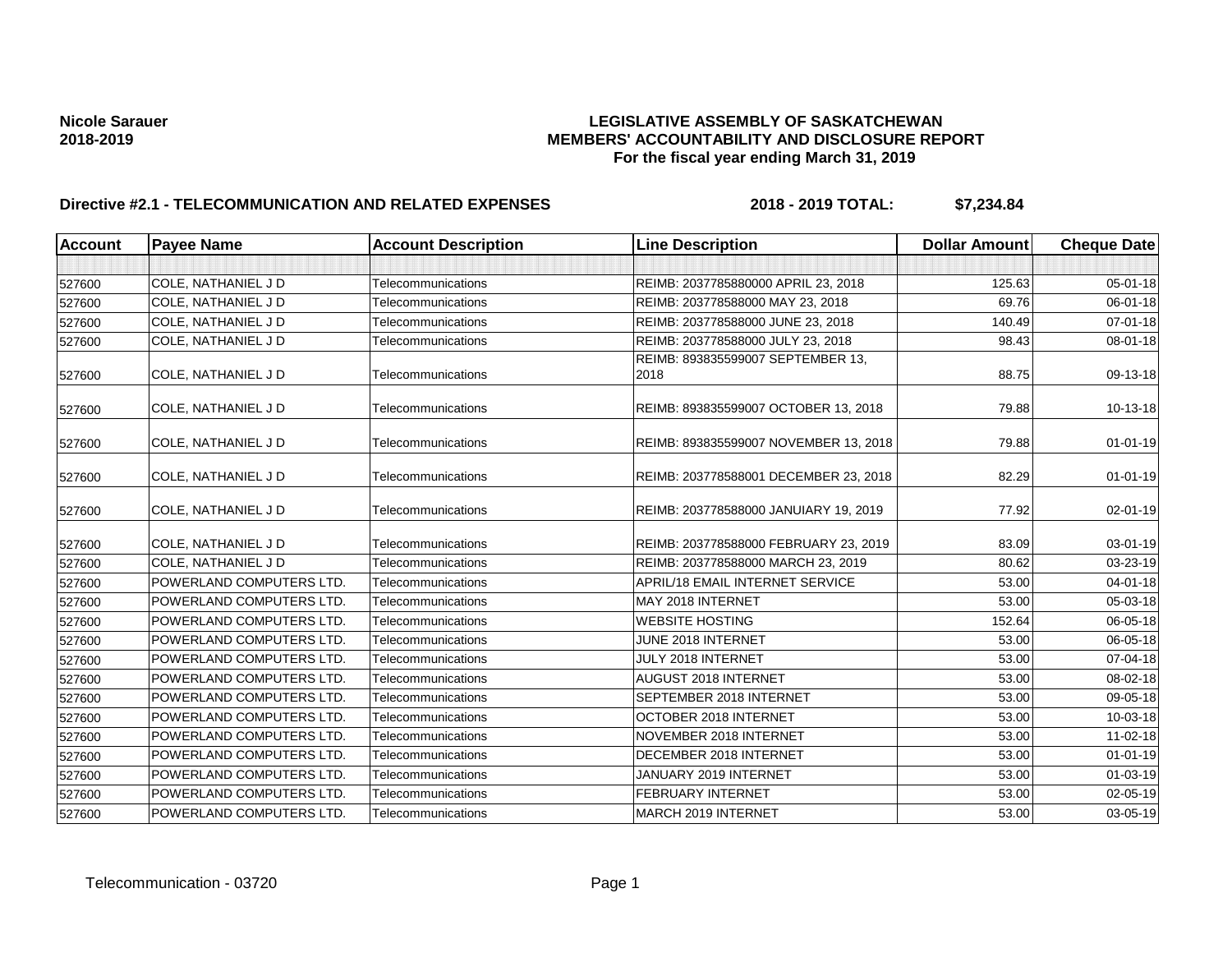| <b>Account</b> | <b>Payee Name</b>      | <b>Account Description</b> | <b>Line Description</b>               | <b>Dollar Amount</b> | <b>Cheque Date</b> |
|----------------|------------------------|----------------------------|---------------------------------------|----------------------|--------------------|
|                |                        |                            |                                       |                      |                    |
| 527600         | <b>SARAUER, NICOLE</b> | Telecommunications         | REIMB: AUGUST 15 - SEPTEMBER 14, 2018 | 93.54                | 09-01-18           |
|                |                        |                            | REIMB: SEPTEMBER 15 - OCTOBER 14,     |                      |                    |
| 527600         | <b>SARAUER, NICOLE</b> | Telecommunications         | 2018                                  | 106.87               | $10 - 01 - 18$     |
|                |                        |                            | REIMB: OCTOBER 15 - NOVEMBER 14,      |                      |                    |
| 527600         | <b>SARAUER, NICOLE</b> | Telecommunications         | 2018                                  | 47.43                | $11-01-18$         |
|                |                        |                            | REIMB: NOVEMBER 15 - DECEMBER 14,     |                      |                    |
| 527600         | <b>SARAUER, NICOLE</b> | Telecommunications         | 2018                                  | 47.43                | 12-01-18           |
| 527600         | <b>SARAUER, NICOLE</b> | Telecommunications         | REIMB: DECEMBER 15 - JANUARY 14, 2019 | 52.65                | $01 - 01 - 19$     |
| 527600         | SARAUER, NICOLE        | Telecommunications         | REIMB: FEBRUARY 15 - MARCH 14, 2019   | 52.65                | 03-01-19           |
| 527600         | <b>SARAUER, NICOLE</b> | Telecommunications         | REIMB: MARCH 15 - APRIL 14, 2019      | 52.65                | 03-15-19           |
| 527600         | <b>SASKTEL</b>         | Telecommunications         | 9353494-5 MARCH 19, 2018              | 307.58               | 05-01-18           |
| 527600         | <b>SASKTEL</b>         | Telecommunications         | 935349499005 APRIL 19, 2018           | 296.81               | $05 - 01 - 18$     |
| 527600         | <b>SASKTEL</b>         | Telecommunications         | 327738388007 APRIL 8, 2018            | 97.82                | 05-01-18           |
| 527600         | <b>SASKTEL</b>         | Telecommunications         | 327738388007 MAY 8, 2018              | 126.63               | 06-01-18           |
| 527600         | <b>SASKTEL</b>         | Telecommunications         | 935349499005 MAY 19, 2018             | 138.35               | 06-01-18           |
| 527600         | <b>SASKTEL</b>         | Telecommunications         | 947283899005 MAY 19, 2018             | 215.79               | 06-01-18           |
| 527600         | <b>SASKTEL</b>         | Telecommunications         | 935349499005 JUNE 19, 2018            | 144.41               | 07-01-18           |
| 527600         | <b>SASKTEL</b>         | Telecommunications         | 327738388007 JUNE 8, 2018             | 100.81               | $07 - 01 - 18$     |
| 527600         | <b>SASKTEL</b>         | Telecommunications         | 947283899005 JUNE 19, 2018            | 202.25               | $07 - 01 - 18$     |
| 527600         | <b>SASKTEL</b>         | Telecommunications         | 935349499005 JULY 19, 2018            | 144.51               | 08-01-18           |
| 527600         | <b>SASKTEL</b>         | Telecommunications         | 947283899005 JULY 19, 2018            | 198.49               | 08-01-18           |
| 527600         | <b>SASKTEL</b>         | Telecommunications         | 327738388007 JULY 8, 2018             | 198.09               | 08-01-18           |
| 527600         | <b>SASKTEL</b>         | Telecommunications         | 327738388007 AUGUST 8, 2018           | 48.91                | 09-01-18           |
| 527600         | <b>SASKTEL</b>         | Telecommunications         | 935349499005 AUGUST 19, 2018          | 144.51               | 09-01-18           |
| 527600         | <b>SASKTEL</b>         | Telecommunications         | 947283899005 AUGUST 19, 2018          | 198.49               | 09-01-18           |
| 527600         | <b>SASKTEL</b>         | Telecommunications         | 327738388007 SEPTEMBER 8, 2018        | 54.85                | 09-08-18           |
| 527600         | <b>SASKTEL</b>         | Telecommunications         | 947283899005 SEPTEMBER 19, 2018       | 203.53               | 09-19-18           |
| 527600         | <b>SASKTEL</b>         | Telecommunications         | 935349499005 SEPTEMBER 19, 2018       | 144.51               | 09-19-18           |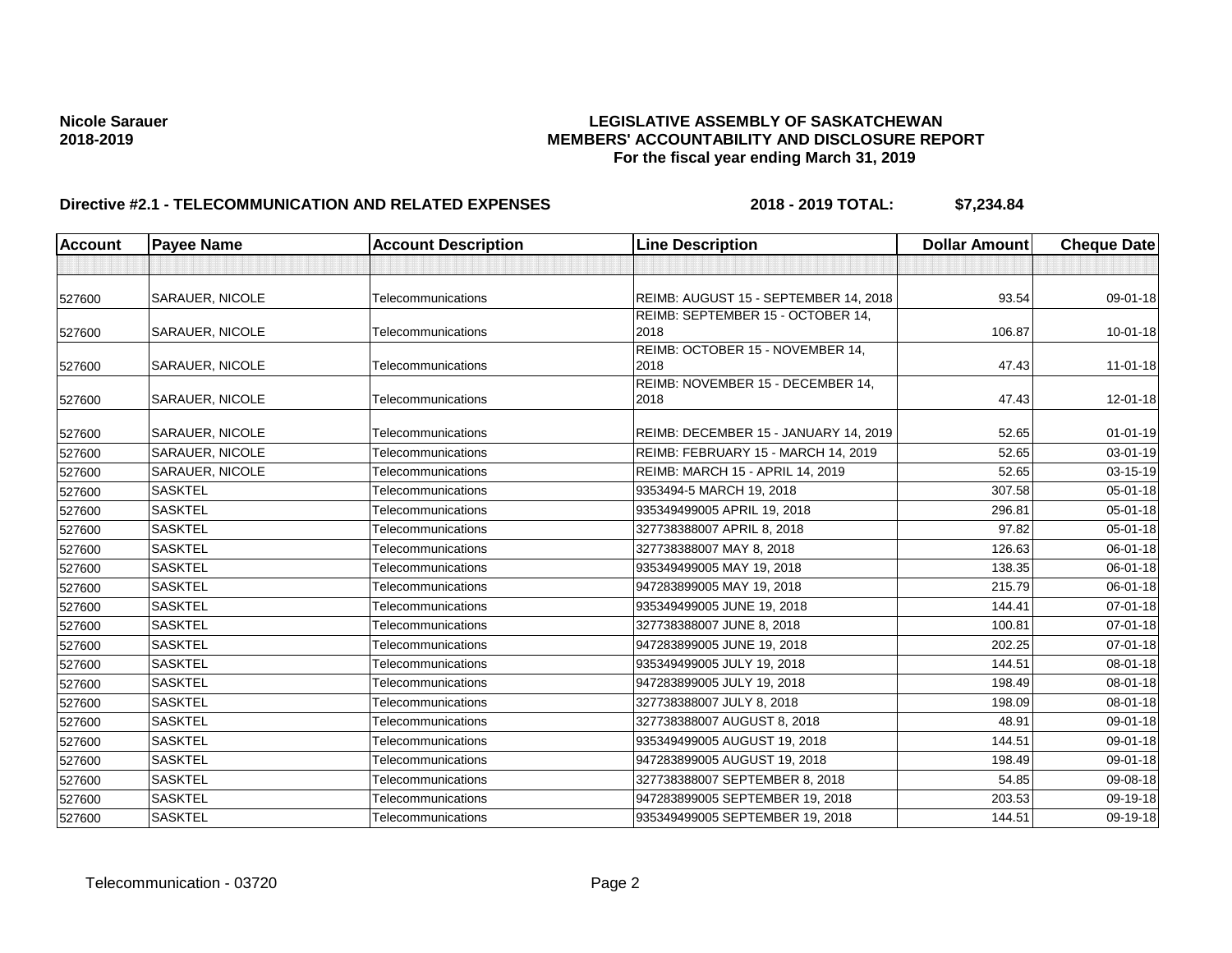| <b>Account</b> | <b>Payee Name</b> | <b>Account Description</b> | <b>Line Description</b>             | <b>Dollar Amount</b> | <b>Cheque Date</b> |
|----------------|-------------------|----------------------------|-------------------------------------|----------------------|--------------------|
|                |                   |                            |                                     |                      |                    |
| 527600         | <b>SASKTEL</b>    | Telecommunications         | 327738388007 OCTOBER 8, 2018        | 58.05                | 10-08-18           |
| 527600         | <b>SASKTEL</b>    | Telecommunications         | 935349499005 OCTOBER 19, 2018       | 148.85               | $11 - 01 - 18$     |
| 527600         | <b>SASKTEL</b>    | Telecommunications         | 94783899005 OCTOBER 19, 2018        | 204.44               | $11 - 01 - 18$     |
| 527600         | <b>SASKTEL</b>    | Telecommunications         | 327738388007 NOVEMBER 8, 2018       | 48.91                | $12 - 01 - 18$     |
| 527600         | <b>SASKTEL</b>    | Telecommunications         | 327738388007 DECEMBER 8, 2018       | 48.91                | $01 - 01 - 19$     |
| 527600         | <b>SASKTEL</b>    | Telecommunications         | 935349499005 DECEMBER 19, 2018      | 144.51               | $01 - 01 - 19$     |
| 527600         | <b>SASKTEL</b>    | Telecommunications         | 935349499005 NOVEMBER 19, 2018      | 144.51               | $01 - 01 - 19$     |
| 527600         | <b>SASKTEL</b>    | Telecommunications         | 947283899005 DECEMBER 19, 2018      | 198.49               | $01 - 01 - 19$     |
| 527600         | <b>SASKTEL</b>    | Telecommunications         | 947283899005 NOVEMBER 18, 2018      | 198.49               | $01 - 01 - 19$     |
| 527600         | <b>SASKTEL</b>    | Telecommunications         | 327738388007 JANUARY 8, 2019        | 48.91                | $01 - 08 - 19$     |
| 527600         | <b>SASKTEL</b>    | Telecommunications         | 947283899005 JANUARY 19, 2019       | 204.44               | $02 - 01 - 19$     |
| 527600         | <b>SASKTEL</b>    | Telecommunications         | 935349499005 JANUARY 19,2 019       | 148.85               | $02 - 01 - 19$     |
| 527600         | <b>SASKTEL</b>    | Telecommunications         | 327738388007 FEBRUARY 8, 2019       | 65.69                | 02-08-19           |
| 527600         | <b>SASKTEL</b>    | Telecommunications         | 935349499005 FEBRUARY 19, 2019      | 144.51               | 03-01-19           |
| 527600         | <b>SASKTEL</b>    | Telecommunications         | 327738388007 MARCH 8, 2019          | 106.04               | 03-08-19           |
| 527600         | <b>SASKTEL</b>    | Telecommunications         | 935349499005 MARCH 19, 2019         | 144.51               | 03-19-19           |
| 527600         | <b>SASKTEL</b>    | Telecommunications         | 947283899005 MARCH 19, 2019         | 198.49               | 03-19-19           |
| 527600         | <b>SASKTEL</b>    | Telecommunications         | RTV - NICOLE SARAUER - PERSONAL USE | $-236.70$            | $03 - 21 - 19$     |
|                |                   |                            |                                     |                      |                    |
|                |                   |                            |                                     |                      |                    |
|                |                   |                            |                                     |                      |                    |
|                |                   |                            |                                     |                      |                    |
|                |                   |                            |                                     |                      |                    |
|                |                   |                            |                                     |                      |                    |
|                |                   |                            |                                     |                      |                    |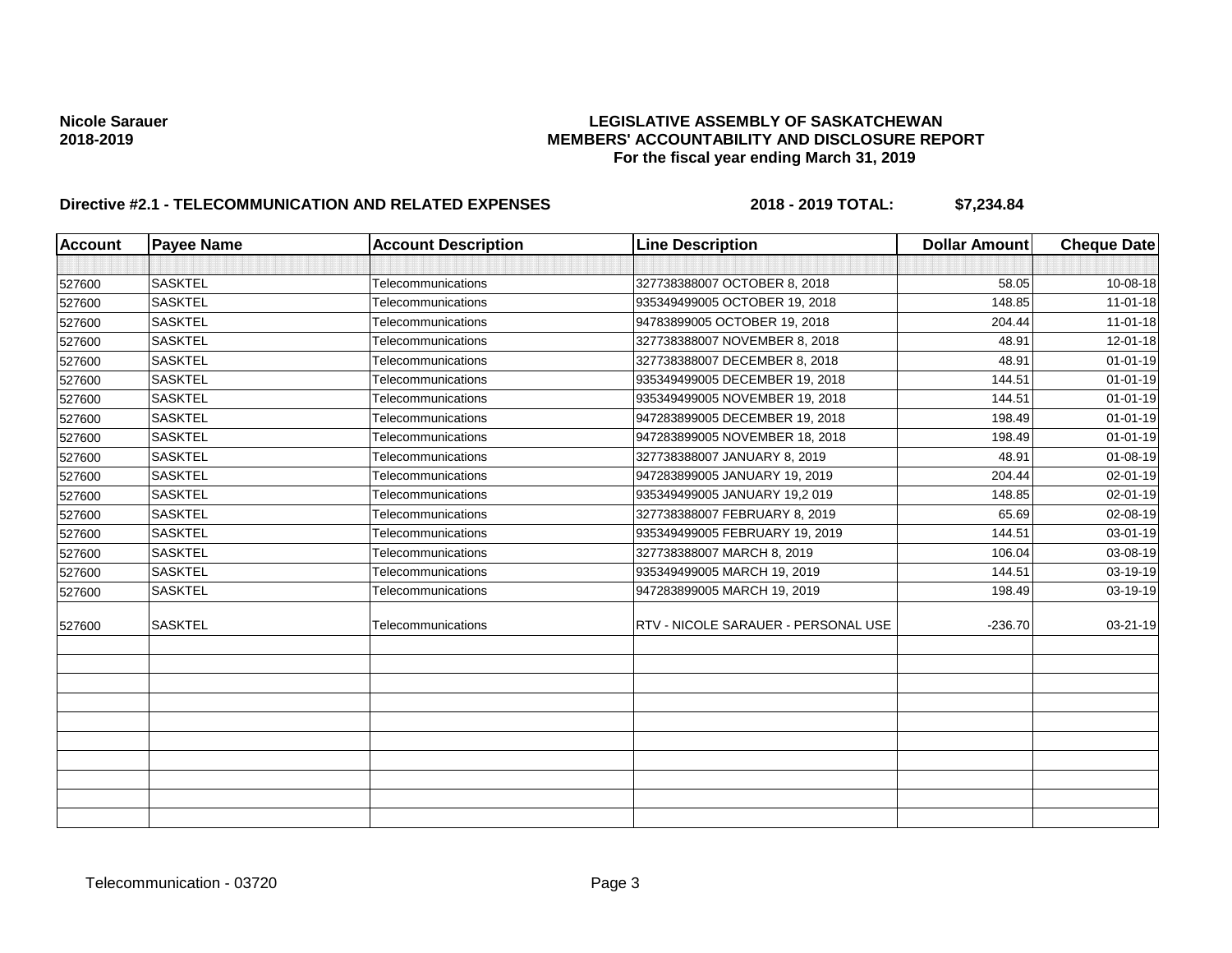| <b>Account</b> | Payee Name | <b>Account Description</b> | <b>Line Description</b> | <b>Dollar Amount</b> | <b>Cheque Date</b> |
|----------------|------------|----------------------------|-------------------------|----------------------|--------------------|
|                |            |                            |                         |                      |                    |
|                |            |                            |                         |                      |                    |
|                |            |                            |                         |                      |                    |
|                |            |                            |                         |                      |                    |
|                |            |                            |                         |                      |                    |
|                |            |                            |                         |                      |                    |
|                |            |                            |                         |                      |                    |
|                |            |                            |                         |                      |                    |
|                |            |                            |                         |                      |                    |
|                |            |                            |                         |                      |                    |
|                |            |                            |                         |                      |                    |
|                |            |                            |                         |                      |                    |
|                |            |                            |                         |                      |                    |
|                |            |                            |                         |                      |                    |
|                |            |                            |                         |                      |                    |
|                |            |                            |                         |                      |                    |
|                |            |                            |                         |                      |                    |
|                |            |                            |                         |                      |                    |
|                |            |                            |                         |                      |                    |
|                |            |                            |                         |                      |                    |
|                |            |                            |                         |                      |                    |
|                |            |                            |                         |                      |                    |
|                |            |                            |                         |                      |                    |
|                |            |                            |                         |                      |                    |
|                |            |                            |                         |                      |                    |
|                |            |                            |                         |                      |                    |
|                |            |                            |                         |                      |                    |
|                |            |                            |                         |                      |                    |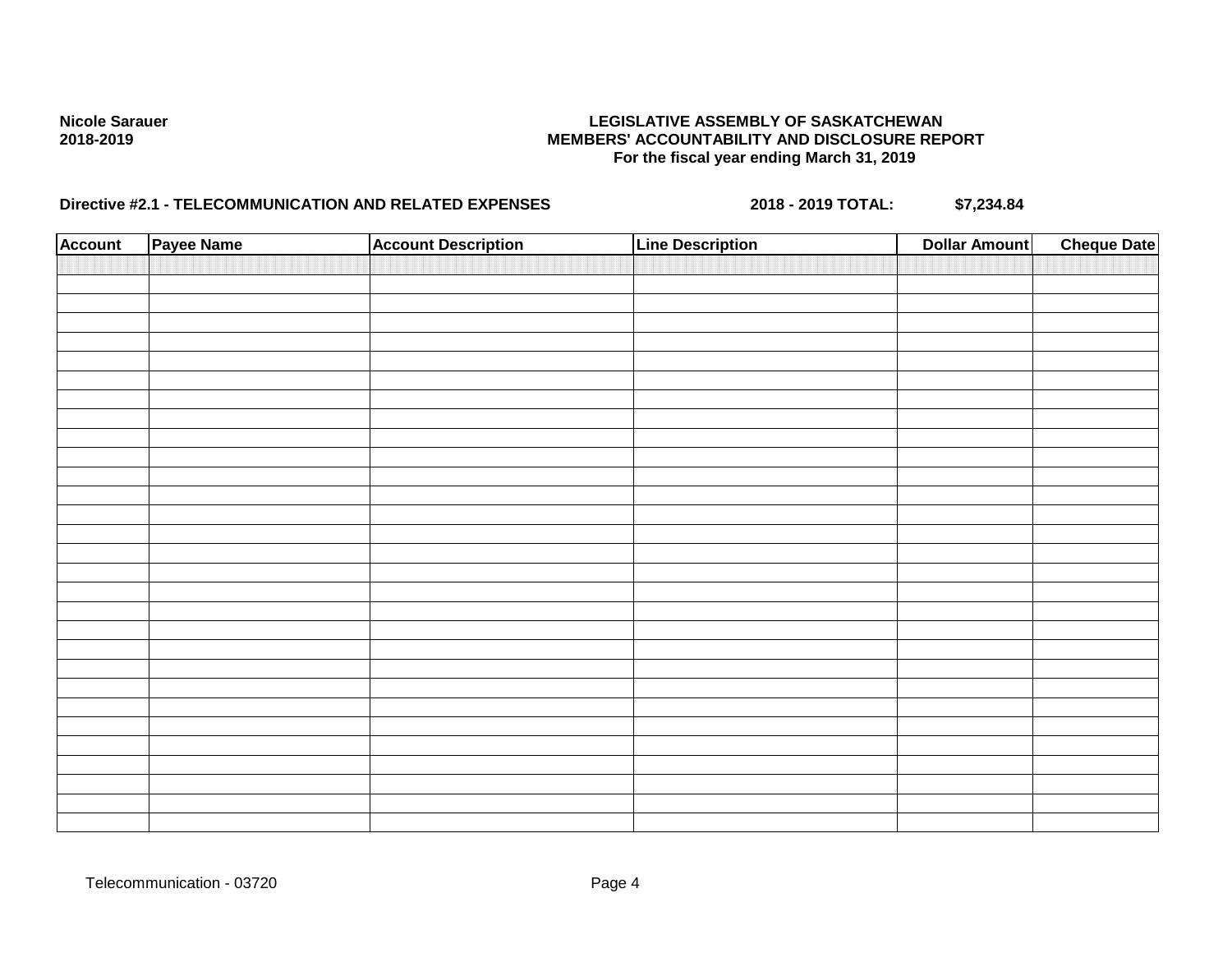| <b>Account</b> | <b>Payee Name</b> | <b>Account Description</b> | <b>Line Description</b> | <b>Dollar Amount</b> | <b>Cheque Date</b> |
|----------------|-------------------|----------------------------|-------------------------|----------------------|--------------------|
|                |                   |                            |                         |                      |                    |
|                |                   |                            |                         |                      |                    |
|                |                   |                            |                         |                      |                    |
|                |                   |                            |                         |                      |                    |
|                |                   |                            |                         |                      |                    |
|                |                   |                            |                         |                      |                    |
|                |                   |                            |                         |                      |                    |
|                |                   |                            |                         |                      |                    |
|                |                   |                            |                         |                      |                    |
|                |                   |                            |                         |                      |                    |
|                |                   |                            |                         |                      |                    |
|                |                   |                            |                         |                      |                    |
|                |                   |                            |                         |                      |                    |
|                |                   |                            |                         |                      |                    |
|                |                   |                            |                         |                      |                    |
|                |                   |                            |                         |                      |                    |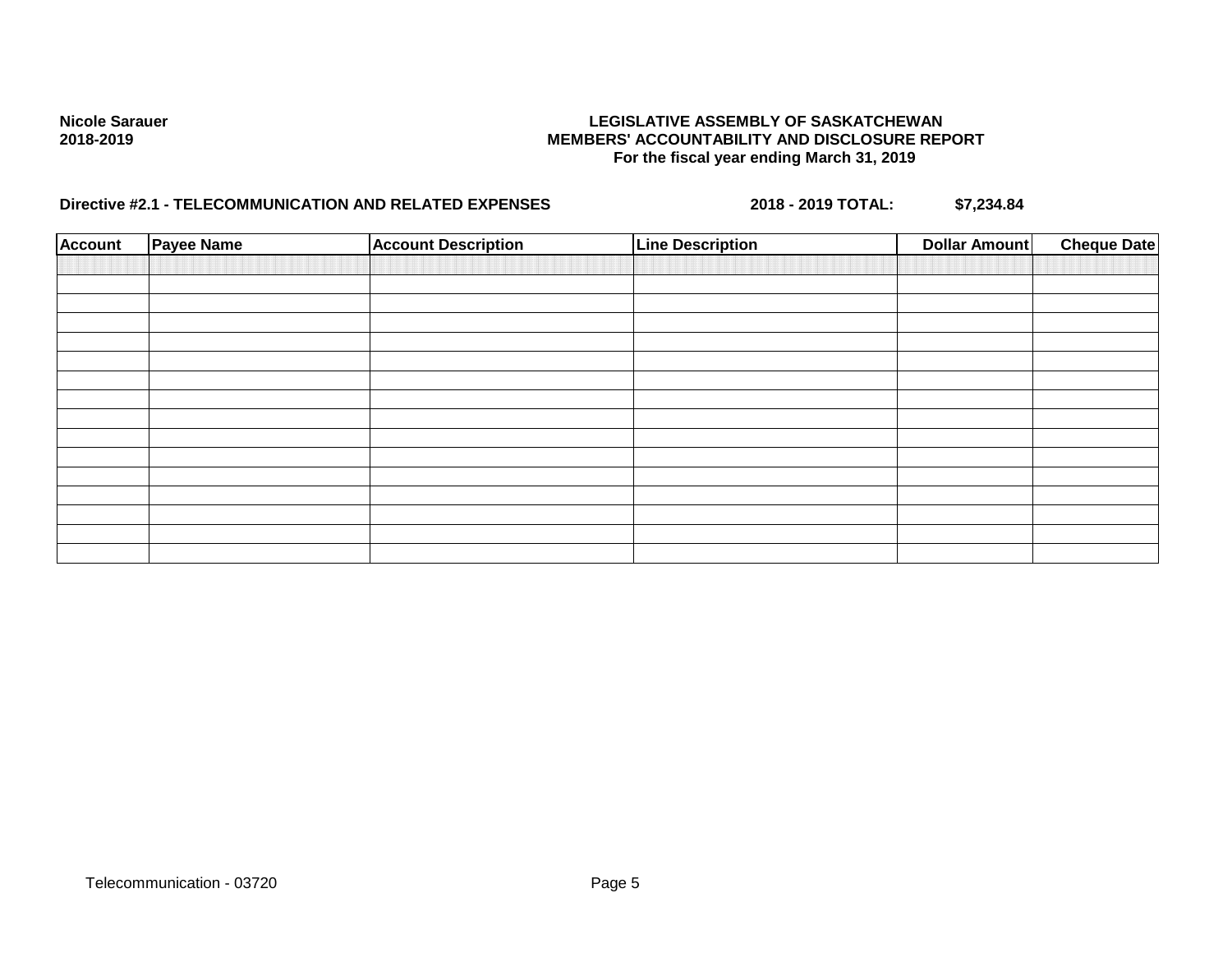## **LEGISLATIVE ASSEMBLY OF SASKATCHEWAN MEMBERS' ACCOUNTABILITY AND DISCLOSURE REPORT For the fiscal year ending March 31, 2019**

# **Directive #3.1 - MLA TRAVEL AND LIVING EXPENSES 2018 - 2019 TOTAL: \$7,628.05**

| <b>Account</b> | <b>Payee Name</b>      | <b>Account Description</b>  | <b>Line Description</b>              | <b>Dollar Amount</b> | <b>Cheque Date</b> |
|----------------|------------------------|-----------------------------|--------------------------------------|----------------------|--------------------|
|                |                        |                             |                                      |                      |                    |
| 541900         | <b>SARAUER, NICOLE</b> | Elected Rep - Travel        | MLA TRAVEL APRIL 18 - MAY 7, 2018    | 433.15               | 05-17-18           |
| 541900         | SARAUER, NICOLE        | Elected Rep - Travel        | MLA TRAVEL MARCH 25 - APRIL 17, 2018 | 382.66               | $05-17-18$         |
| 541900         | SARAUER, NICOLE        | Elected Rep - Travel        | MLA TRAVEL MAY 8 - 28, 2018          | 403.50               | 06-07-18           |
| 541900         | SARAUER, NICOLE        | Elected Rep - Travel        | MLA TRAVEL APRIL 19 - MAY 23, 2018   | 250.00               | 06-07-18           |
| 541900         | <b>SARAUER, NICOLE</b> | Elected Rep - Travel        | MLA TRAVEL JUNE 1 - 19, 2018         | 1,707.32             | 06-21-18           |
| 541900         | <b>SARAUER, NICOLE</b> | <b>Elected Rep - Travel</b> | MLA TRAVEL JUNE 22 - JULY 16, 2018   | 143.38               | 07-19-18           |
| 541900         | SARAUER, NICOLE        | <b>Elected Rep - Travel</b> | MLA TRAVEL JULY 21 - 26, 2018        | 602.99               | 08-20-18           |
| 541900         | SARAUER, NICOLE        | Elected Rep - Travel        | MLA TRAVEL AUGUST 13 - 29, 2018      | 714.29               | 09-19-18           |
|                |                        |                             | MLA TRAVEL OCTOBER 11 - NOVEMBER 1,  |                      |                    |
| 541900         | <b>SARAUER, NICOLE</b> | <b>Elected Rep - Travel</b> | 2018                                 | 488.35               | $11-07-18$         |
| 541900         | SARAUER, NICOLE        | Elected Rep - Travel        | MLA TRAVEL NOVEMBER 5 - 29, 2018     | 321.05               | 12-21-18           |
| 541900         | <b>SARAUER, NICOLE</b> | Elected Rep - Travel        | MLA TRAVEL DECEMBER 3 - 17, 2018     | 122.10               | $01 - 15 - 19$     |
| 541900         | SARAUER, NICOLE        | Elected Rep - Travel        | MLA TRAVEL JANUARY 4 - 23, 2019      | 147.65               | $01 - 25 - 19$     |
| 541900         | SARAUER, NICOLE        | Elected Rep - Travel        | MLA TRAVEL FEBRUARY 14, 2019         | 64.67                | 02-22-19           |
| 541900         | SARAUER, NICOLE        | Elected Rep - Travel        | MLA TRAVEL FEBRUARY 4 - 21, 2019     | 768.72               | 02-22-19           |
| 541900         | SARAUER, NICOLE        | Elected Rep - Travel        | MLA TRAVEL MARCH 4 - 25, 2019        | 420.84               | 03-26-19           |
| 541900         | <b>SARAUER, NICOLE</b> | <b>Elected Rep - Travel</b> | MLA TRAVEL FEBRUARY 5, 2019          | 63.00                | 03-31-19           |
| 541900         | SARAUER, NICOLE        | Elected Rep - Travel        | MLA TRAVEL MARCH 26 - 30, 2019       | 594.38               | 03-31-19           |
|                |                        |                             |                                      |                      |                    |
|                |                        |                             |                                      |                      |                    |
|                |                        |                             |                                      |                      |                    |
|                |                        |                             |                                      |                      |                    |
|                |                        |                             |                                      |                      |                    |
|                |                        |                             |                                      |                      |                    |
|                |                        |                             |                                      |                      |                    |
|                |                        |                             |                                      |                      |                    |
|                |                        |                             |                                      |                      |                    |
|                |                        |                             |                                      |                      |                    |

Travel - 03730 Page 6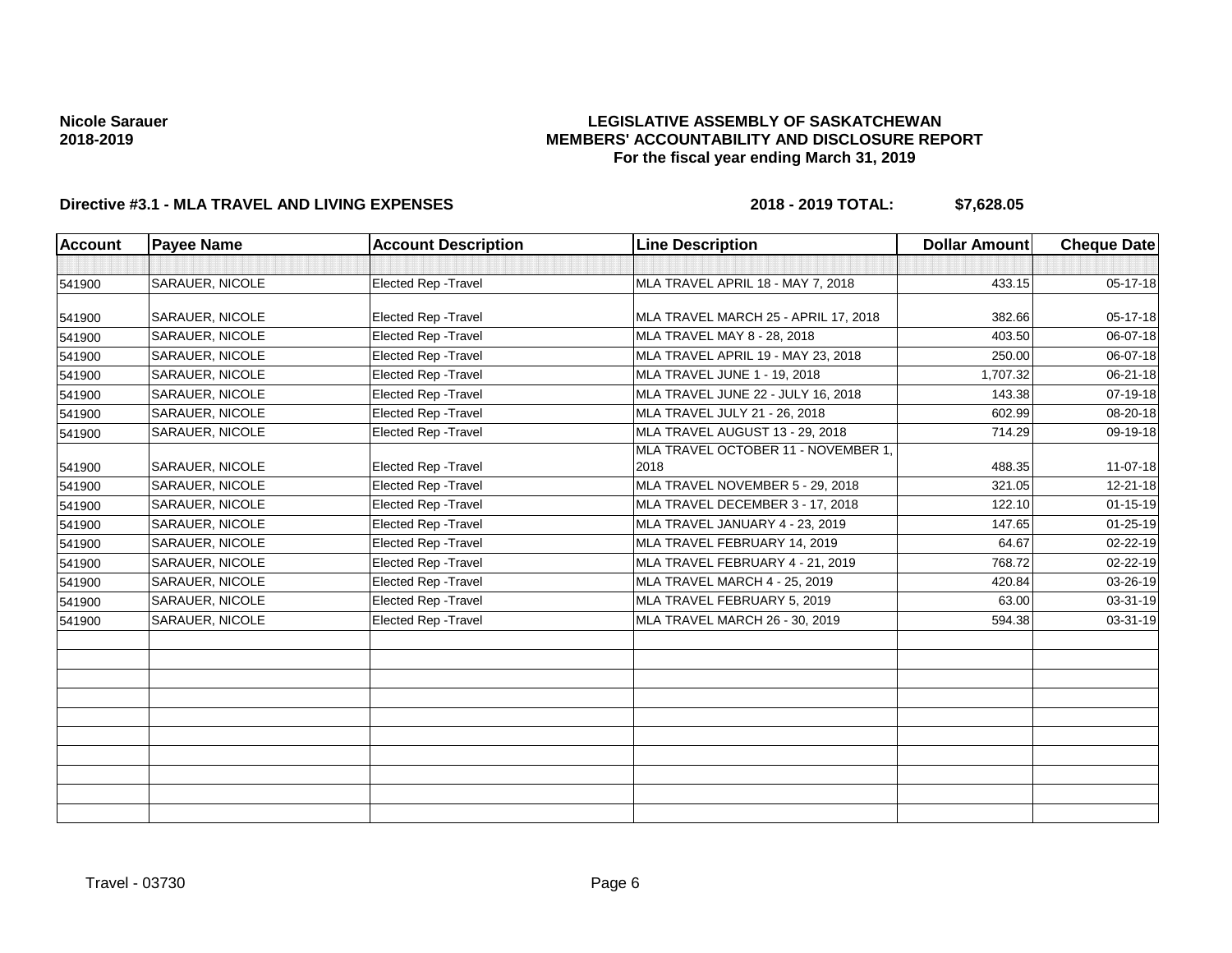## **LEGISLATIVE ASSEMBLY OF SASKATCHEWAN MEMBERS' ACCOUNTABILITY AND DISCLOSURE REPORT For the fiscal year ending March 31, 2019**

| <b>Account</b> | Payee Name | <b>Account Description</b> | <b>Line Description</b> | <b>Dollar Amount</b> | <b>Cheque Date</b> |
|----------------|------------|----------------------------|-------------------------|----------------------|--------------------|
|                |            |                            |                         |                      |                    |
|                |            |                            |                         |                      |                    |
|                |            |                            |                         |                      |                    |
|                |            |                            |                         |                      |                    |
|                |            |                            |                         |                      |                    |
|                |            |                            |                         |                      |                    |
|                |            |                            |                         |                      |                    |
|                |            |                            |                         |                      |                    |
|                |            |                            |                         |                      |                    |
|                |            |                            |                         |                      |                    |
|                |            |                            |                         |                      |                    |
|                |            |                            |                         |                      |                    |
|                |            |                            |                         |                      |                    |
|                |            |                            |                         |                      |                    |
|                |            |                            |                         |                      |                    |
|                |            |                            |                         |                      |                    |
|                |            |                            |                         |                      |                    |
|                |            |                            |                         |                      |                    |
|                |            |                            |                         |                      |                    |
|                |            |                            |                         |                      |                    |
|                |            |                            |                         |                      |                    |
|                |            |                            |                         |                      |                    |
|                |            |                            |                         |                      |                    |
|                |            |                            |                         |                      |                    |
|                |            |                            |                         |                      |                    |
|                |            |                            |                         |                      |                    |
|                |            |                            |                         |                      |                    |
|                |            |                            |                         |                      |                    |
|                |            |                            |                         |                      |                    |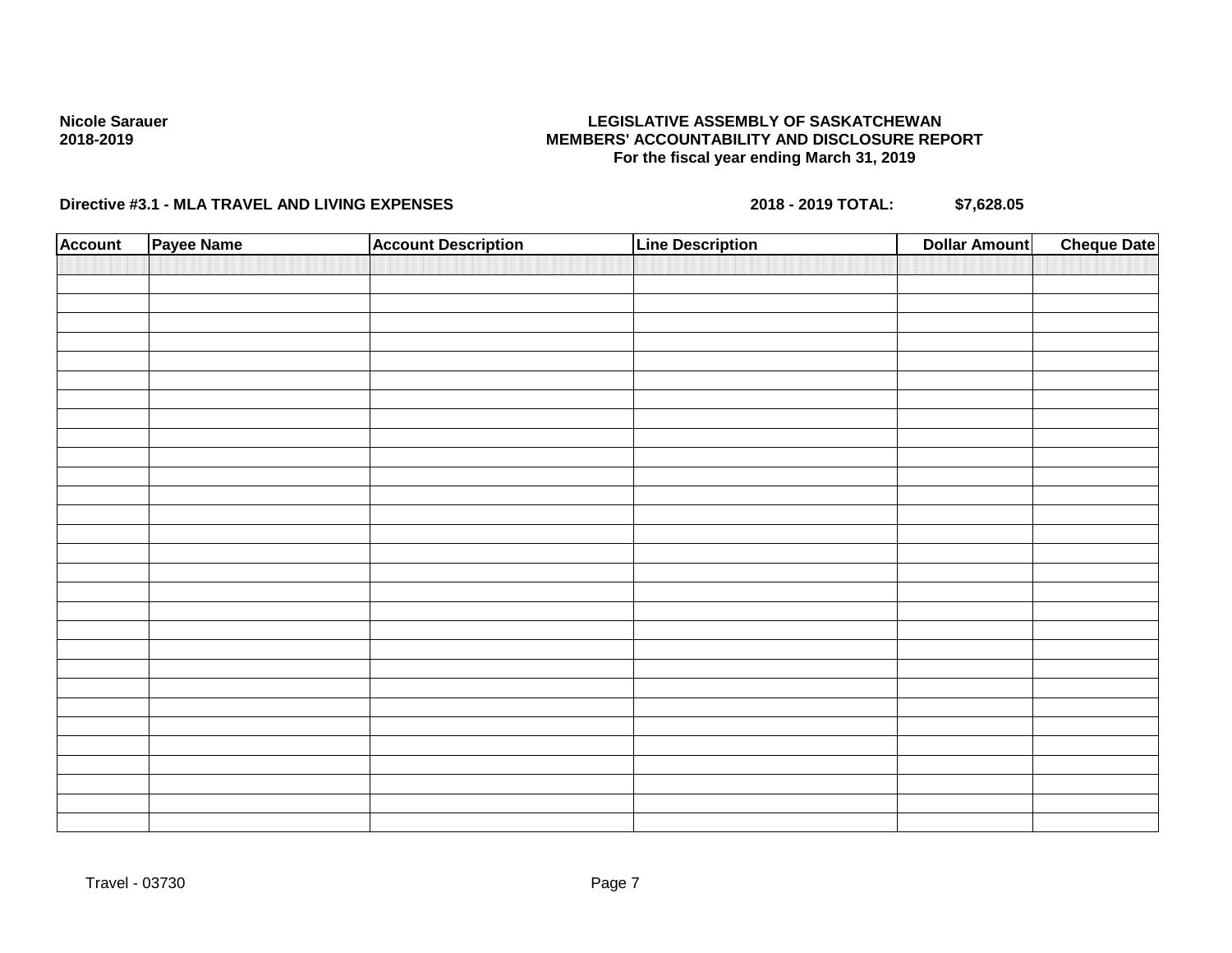## **LEGISLATIVE ASSEMBLY OF SASKATCHEWAN MEMBERS' ACCOUNTABILITY AND DISCLOSURE REPORT For the fiscal year ending March 31, 2019**

| <b>Account</b> | Payee Name | <b>Account Description</b> | <b>Line Description</b> | <b>Dollar Amount</b> | <b>Cheque Date</b> |
|----------------|------------|----------------------------|-------------------------|----------------------|--------------------|
|                |            |                            |                         |                      |                    |
|                |            |                            |                         |                      |                    |
|                |            |                            |                         |                      |                    |
|                |            |                            |                         |                      |                    |
|                |            |                            |                         |                      |                    |
|                |            |                            |                         |                      |                    |
|                |            |                            |                         |                      |                    |
|                |            |                            |                         |                      |                    |
|                |            |                            |                         |                      |                    |
|                |            |                            |                         |                      |                    |
|                |            |                            |                         |                      |                    |
|                |            |                            |                         |                      |                    |
|                |            |                            |                         |                      |                    |
|                |            |                            |                         |                      |                    |
|                |            |                            |                         |                      |                    |
|                |            |                            |                         |                      |                    |
|                |            |                            |                         |                      |                    |
|                |            |                            |                         |                      |                    |
|                |            |                            |                         |                      |                    |
|                |            |                            |                         |                      |                    |
|                |            |                            |                         |                      |                    |
|                |            |                            |                         |                      |                    |
|                |            |                            |                         |                      |                    |
|                |            |                            |                         |                      |                    |
|                |            |                            |                         |                      |                    |
|                |            |                            |                         |                      |                    |
|                |            |                            |                         |                      |                    |
|                |            |                            |                         |                      |                    |
|                |            |                            |                         |                      |                    |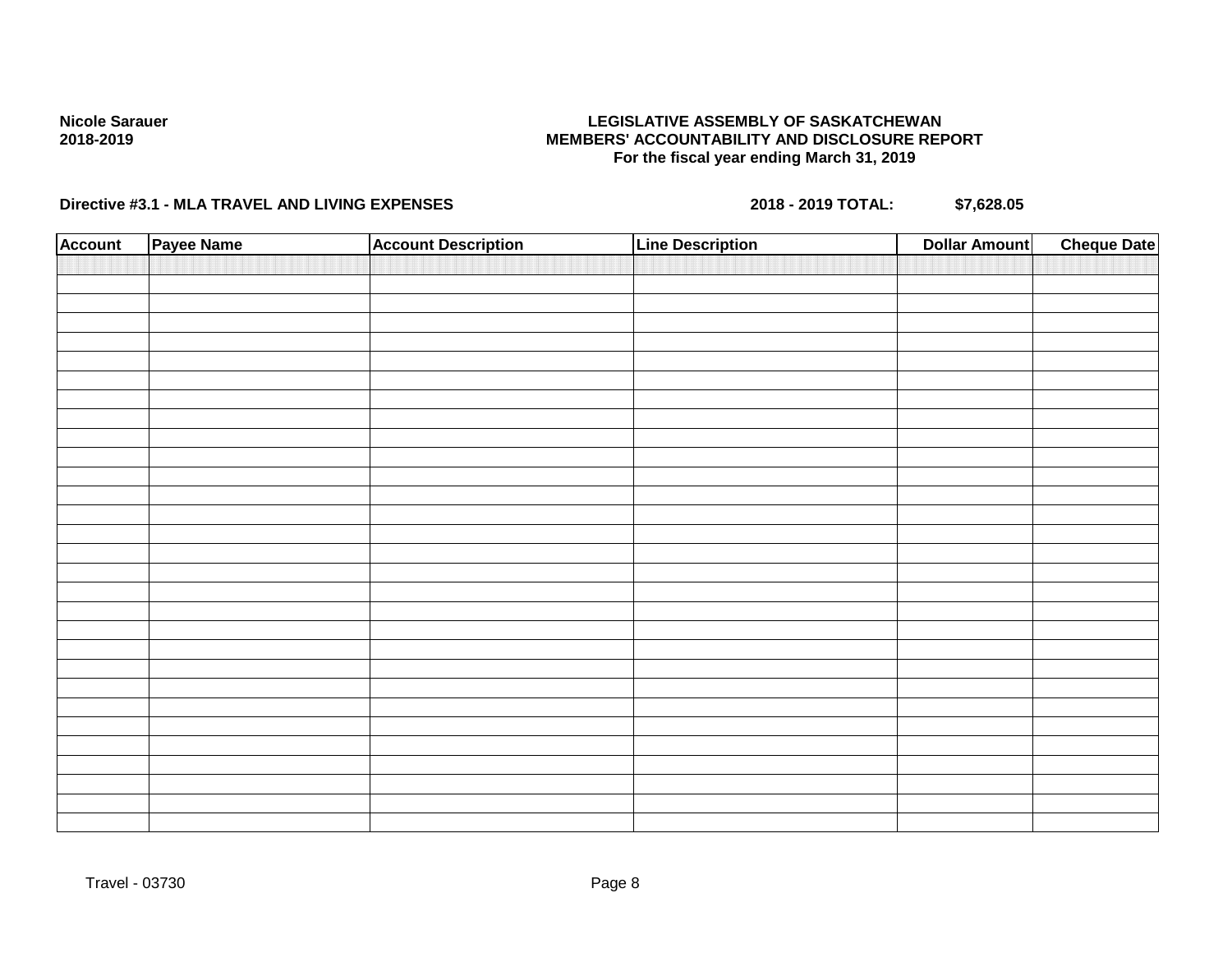## **LEGISLATIVE ASSEMBLY OF SASKATCHEWAN MEMBERS' ACCOUNTABILITY AND DISCLOSURE REPORT For the fiscal year ending March 31, 2019**

| <b>Account</b> | Payee Name | <b>Account Description</b> | <b>Line Description</b> | <b>Dollar Amount</b> | <b>Cheque Date</b> |
|----------------|------------|----------------------------|-------------------------|----------------------|--------------------|
|                |            |                            |                         |                      |                    |
|                |            |                            |                         |                      |                    |
|                |            |                            |                         |                      |                    |
|                |            |                            |                         |                      |                    |
|                |            |                            |                         |                      |                    |
|                |            |                            |                         |                      |                    |
|                |            |                            |                         |                      |                    |
|                |            |                            |                         |                      |                    |
|                |            |                            |                         |                      |                    |
|                |            |                            |                         |                      |                    |
|                |            |                            |                         |                      |                    |
|                |            |                            |                         |                      |                    |
|                |            |                            |                         |                      |                    |
|                |            |                            |                         |                      |                    |
|                |            |                            |                         |                      |                    |
|                |            |                            |                         |                      |                    |
|                |            |                            |                         |                      |                    |
|                |            |                            |                         |                      |                    |
|                |            |                            |                         |                      |                    |
|                |            |                            |                         |                      |                    |
|                |            |                            |                         |                      |                    |
|                |            |                            |                         |                      |                    |
|                |            |                            |                         |                      |                    |
|                |            |                            |                         |                      |                    |
|                |            |                            |                         |                      |                    |
|                |            |                            |                         |                      |                    |
|                |            |                            |                         |                      |                    |
|                |            |                            |                         |                      |                    |
|                |            |                            |                         |                      |                    |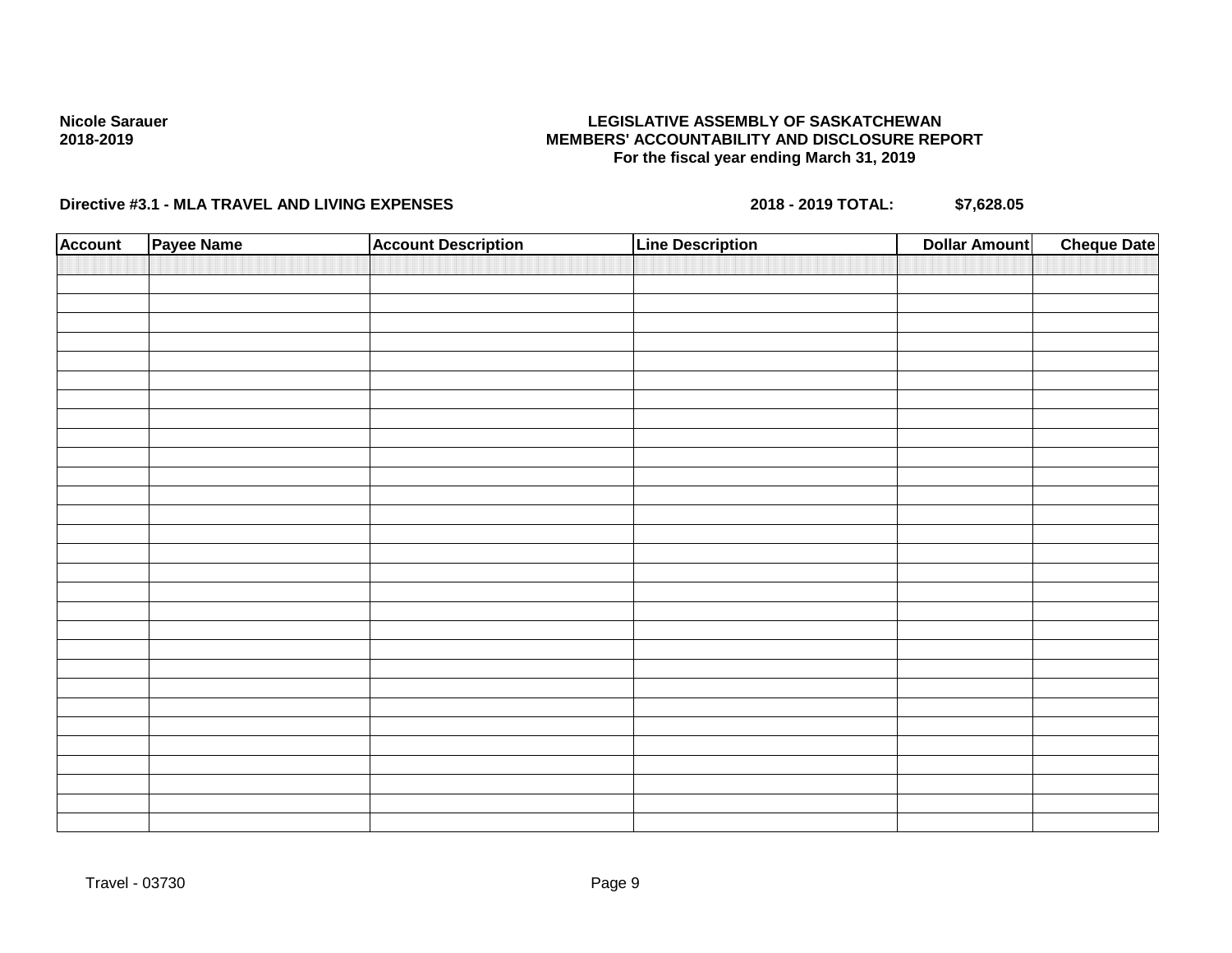## **LEGISLATIVE ASSEMBLY OF SASKATCHEWAN MEMBERS' ACCOUNTABILITY AND DISCLOSURE REPORT For the fiscal year ending March 31, 2019**

| <b>Account</b> | <b>Payee Name</b> | <b>Account Description</b> | <b>Line Description</b> | Dollar Amount | <b>Cheque Date</b> |
|----------------|-------------------|----------------------------|-------------------------|---------------|--------------------|
|                |                   |                            |                         |               |                    |
|                |                   |                            |                         |               |                    |
|                |                   |                            |                         |               |                    |
|                |                   |                            |                         |               |                    |
|                |                   |                            |                         |               |                    |
|                |                   |                            |                         |               |                    |
|                |                   |                            |                         |               |                    |
|                |                   |                            |                         |               |                    |
|                |                   |                            |                         |               |                    |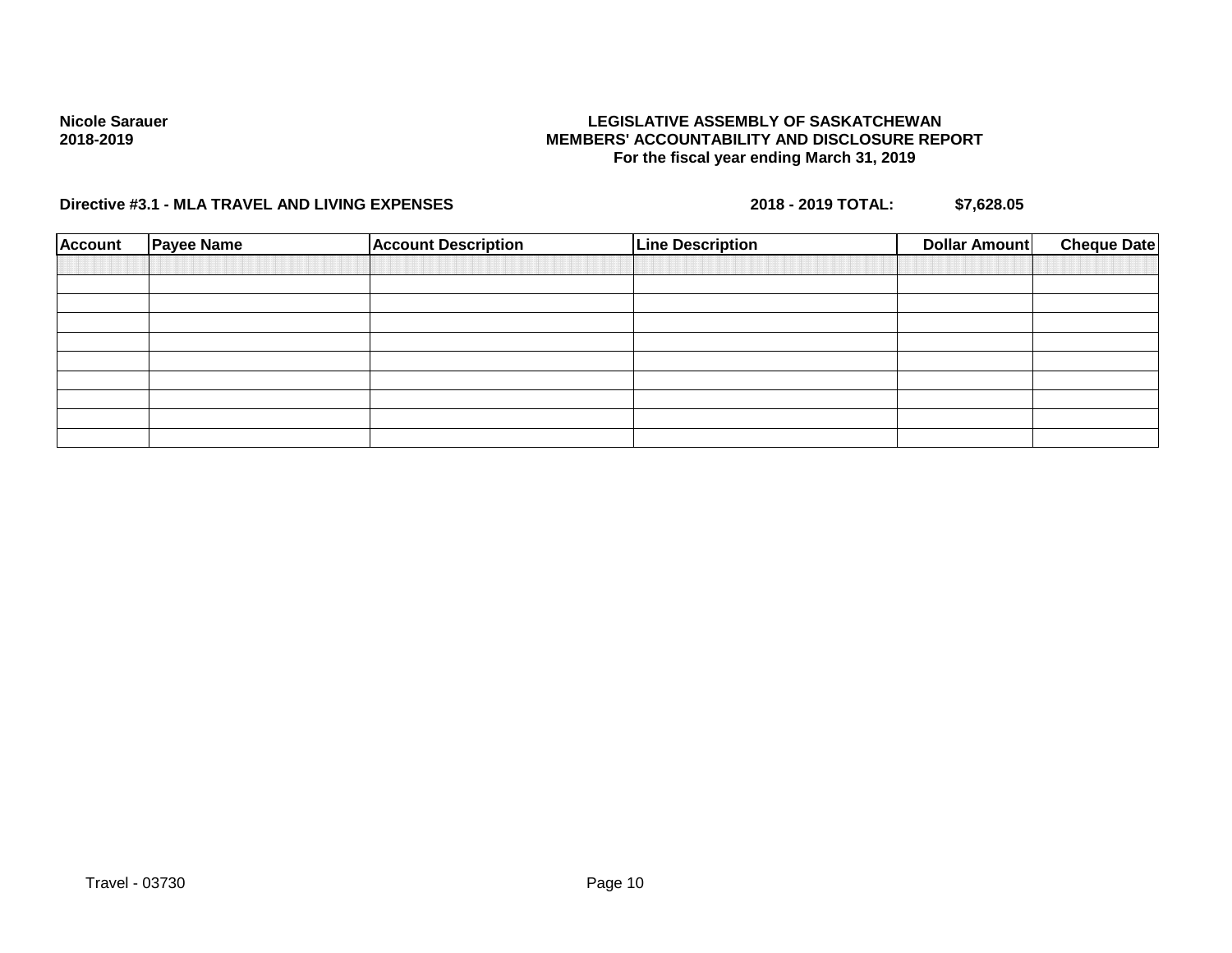## **LEGISLATIVE ASSEMBLY OF SASKATCHEWAN MEMBERS' ACCOUNTABILITY AND DISCLOSURE REPORT For the fiscal year ending March 31, 2019**

| <b>Account</b> | <b>Payee Name</b>                                   | <b>Account Description</b>                | <b>Line Description</b>                            | <b>Dollar Amount</b> | <b>Cheque Date</b> |
|----------------|-----------------------------------------------------|-------------------------------------------|----------------------------------------------------|----------------------|--------------------|
|                |                                                     |                                           |                                                    |                      |                    |
| 521372         | MICHAEL BELL PHOTOGRAPHY                            | Photographer's Services                   | PHOTOGRAPHIC SERVICES                              | 132.50               | $02 - 01 - 19$     |
| 521372         | MICHAEL BELL PHOTOGRAPHY                            | Photographer's Services                   | PHOTOGRAPHIC SERVICES                              | 101.92               | 02-01-19           |
| 522000         | TRESO, TRAVIS                                       | Rent of Ground, Buildings and Other Space | <b>MAY OFFICE RENT</b>                             | 1,000.00             | 04-01-18           |
| 522000         | TRESO, TRAVIS                                       | Rent of Ground, Buildings and Other Space | APRIL 2018 MLA REGINA OFFICE RENT                  | 1,142.62             | $04 - 01 - 18$     |
| 522000         | TRESO, TRAVIS                                       | Rent of Ground, Buildings and Other Space | JUNE 2018 MLA OFFICE RENT, UTILITIES &<br>LATE FEE | 1,209.41             | $05 - 18 - 18$     |
| 522000         | TRESO, TRAVIS                                       | Rent of Ground, Buildings and Other Space | JULY 2018 MLA OFFICE RENT                          | 1,078.64             | 06-06-18           |
| 522000         | TRESO, TRAVIS                                       | Rent of Ground, Buildings and Other Space | AUGUST 2018 MLA OFFICE RENT                        | 1,078.64             | 07-03-18           |
| 522000         | TRESO, TRAVIS                                       | Rent of Ground, Buildings and Other Space | SEPTEMBER 2018 MLA OFFICE RENT                     | 1,128.85             | 08-15-18           |
| 522000         | TRESO, TRAVIS                                       | Rent of Ground, Buildings and Other Space | OCTOBER 2018 MLA OFFICE RENT                       | 1,116.77             | 09-20-18           |
| 522000         | TRESO, TRAVIS                                       | Rent of Ground, Buildings and Other Space | NOVEMBER 2018 MLA OFFICE RENT                      | 1,159.34             | $10-18-18$         |
| 522000         | TRESO, TRAVIS                                       | Rent of Ground, Buildings and Other Space | DECEMBER 2018 MLA OFFICE RENT                      | 1,044.49             | 11-02-18           |
| 522000         | TRESO, TRAVIS                                       | Rent of Ground, Buildings and Other Space | JANUARY 2019 MLA OFFICE RENT                       | 1,045.01             | $01 - 01 - 19$     |
| 522000         | TRESO, TRAVIS                                       | Rent of Ground, Buildings and Other Space | FEBRUARY 2019 MLA OFFICE RENT                      | 1,043.28             | $01 - 16 - 19$     |
| 522000         | TRESO, TRAVIS                                       | Rent of Ground, Buildings and Other Space | MARCH 2019 MLA OFFICE RENT                         | 1,203.72             | 02-06-19           |
| 522200         | MINISTER OF FINANCE-MINISTRY<br>OF CENTRAL SERVICES | Rent of Photocopiers                      | PHOTOCOPIER SERVICE FEE 2018/19                    | 100.00               | $01-01-19$         |
| 522200         | TOSHIBA OF CANADA LTD.                              | Rent of Photocopiers                      | <b>COPIER CHARGES</b>                              | 142.36               | 05-01-18           |
| 522200         | <b>TOSHIBA OF CANADA LTD.</b>                       | Rent of Photocopiers                      | <b>COPIER CHARGES</b>                              | 142.50               | 05-18-18           |
| 522200         | TOSHIBA OF CANADA LTD.                              | Rent of Photocopiers                      | <b>COPIER CHARGES</b>                              | 142.15               | 06-01-18           |
| 522200         | TOSHIBA OF CANADA LTD.                              | Rent of Photocopiers                      | <b>COPIER CHARGES</b>                              | 176.79               | $07 - 01 - 18$     |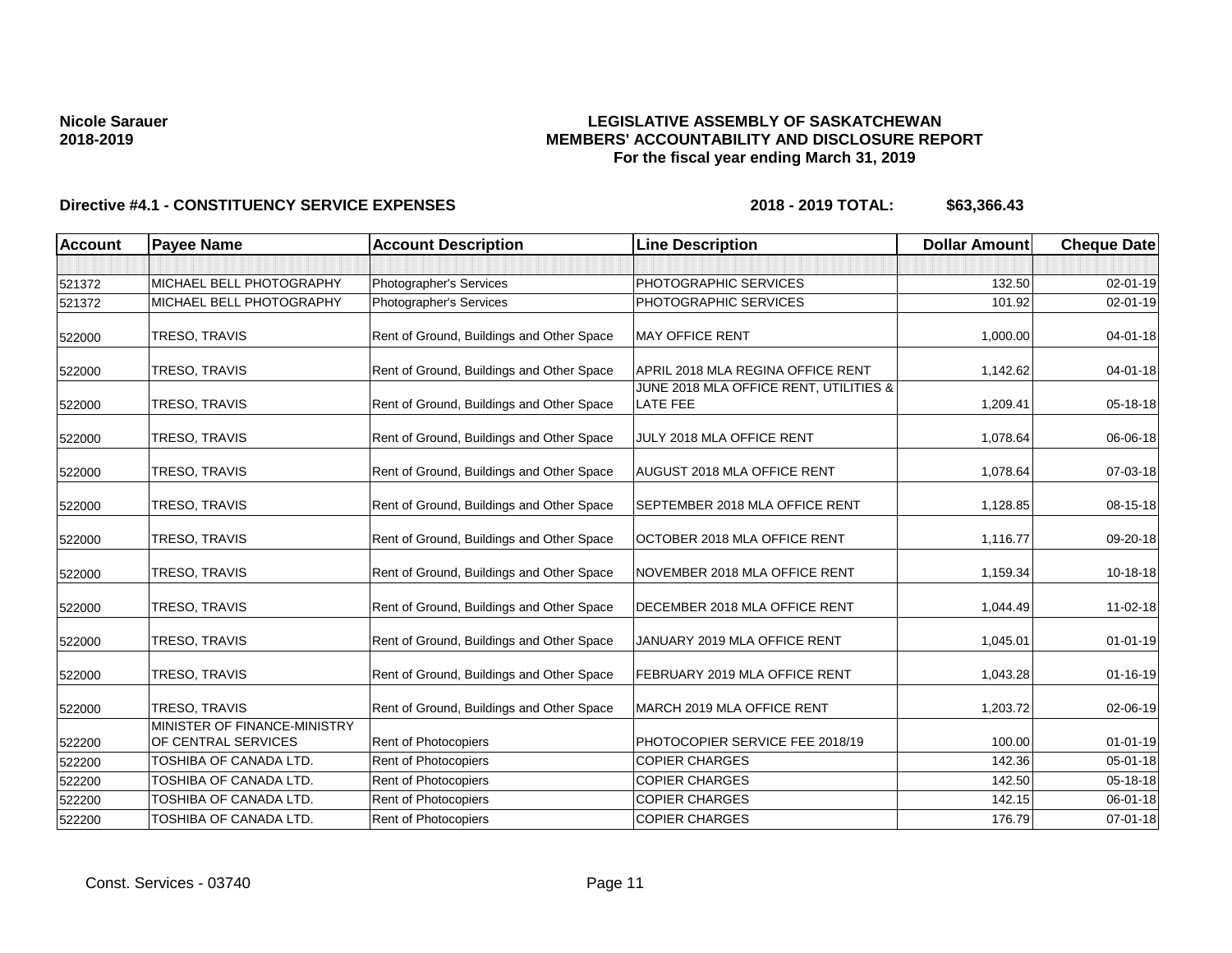### **LEGISLATIVE ASSEMBLY OF SASKATCHEWAN MEMBERS' ACCOUNTABILITY AND DISCLOSURE REPORT For the fiscal year ending March 31, 2019**

| <b>Account</b> | <b>Payee Name</b>                                   | <b>Account Description</b>           | <b>Line Description</b>         | <b>Dollar Amount</b> | <b>Cheque Date</b> |
|----------------|-----------------------------------------------------|--------------------------------------|---------------------------------|----------------------|--------------------|
|                |                                                     |                                      |                                 |                      |                    |
| 522200         | TOSHIBA OF CANADA LTD.                              | Rent of Photocopiers                 | <b>COPIER CHARGES</b>           | 144.32               | 08-01-18           |
| 522200         | <b>TOSHIBA OF CANADA LTD.</b>                       | Rent of Photocopiers                 | <b>COPIER CHARGES</b>           | 156.20               | 08-08-18           |
| 522200         | TOSHIBA OF CANADA LTD.                              | Rent of Photocopiers                 | <b>COPIER CHARGES</b>           | 170.05               | 09-07-18           |
| 522200         | TOSHIBA OF CANADA LTD.                              | Rent of Photocopiers                 | <b>COPIER CHARGES</b>           | 176.71               | 10-08-18           |
| 522200         | TOSHIBA OF CANADA LTD.                              | <b>Rent of Photocopiers</b>          | <b>COPIER CHARGES</b>           | 149.80               | 12-01-18           |
| 522200         | TOSHIBA OF CANADA LTD.                              | <b>Rent of Photocopiers</b>          | <b>COPIER CHARGES</b>           | 164.73               | $01 - 01 - 19$     |
| 522200         | TOSHIBA OF CANADA LTD.                              | Rent of Photocopiers                 | <b>COPIER CHARGES</b>           | 144.09               | 01-08-19           |
| 522200         | TOSHIBA OF CANADA LTD.                              | Rent of Photocopiers                 | <b>COPIER CHARGES</b>           | 141.64               | 03-01-19           |
| 522200         | TOSHIBA OF CANADA LTD.                              | Rent of Photocopiers                 | <b>COPIER CHARGES</b>           | 168.83               | 03-08-19           |
| 522500         | KNIGHT ARCHER INSURANCE LTD.                        | <b>Insurance Premiums</b>            | INSURANCE POLICY C701305499     | 106.00               | 06-01-18           |
| 522500         | KNIGHT ARCHER INSURANCE LTD.                        | <b>Insurance Premiums</b>            | POLICY #C701305499 2018         | 92.22                | 08-01-18           |
| 522500         | KNIGHT ARCHER INSURANCE LTD.                        | <b>Insurance Premiums</b>            | POLICY #C701305499 2018         | 607.38               | 08-01-18           |
| 522700         | <b>SASKPOWER CORPORATION</b>                        | Utilities - Electricity and Nat Gas  | 510004311104 APRIL 24, 2018     | 76.63                | 05-01-18           |
| 522700         | <b>SASKPOWER CORPORATION</b>                        | Utilities - Electricity and Nat Gas  | 510004311104 MAY 23, 2018       | 73.00                | 06-01-18           |
| 522700         | SASKPOWER CORPORATION                               | Utilities - Electricity and Nat Gas  | 510004311104 JUNE 22, 2018      | 82.53                | $07 - 01 - 18$     |
| 522700         | <b>SASKPOWER CORPORATION</b>                        | Utilities - Electricity and Nat Gas  | 510004311104 JULY 24, 2018      | 72.02                | 08-01-18           |
| 522700         | <b>SASKPOWER CORPORATION</b>                        | Utilities - Electricity and Nat Gas  | 510004311104 AUGUST 24, 2018    | 68.82                | 09-01-18           |
| 522700         | <b>SASKPOWER CORPORATION</b>                        | Utilities - Electricity and Nat Gas  | 510004311104 SEPTEMBER 24, 2018 | 89.77                | $10 - 01 - 18$     |
| 522700         | <b>SASKPOWER CORPORATION</b>                        | Utilities - Electricity and Nat Gas  | 510004311104 OCT/18             | 103.48               | $11-01-18$         |
| 522700         | SASKPOWER CORPORATION                               | Utilities - Electricity and Nat Gas  | 510004311104 NOVEMBER 26, 2018  | 102.13               | $01 - 01 - 19$     |
| 522700         | <b>SASKPOWER CORPORATION</b>                        | Utilities - Electricity and Nat Gas  | 510004311104 DECEMBER 21, 2018  | 86.19                | $01 - 01 - 19$     |
| 522700         | SASKPOWER CORPORATION                               | Utilities - Electricity and Nat Gas  | 510004311104 JANUARY 23, 2019   | 78.86                | $02 - 01 - 19$     |
| 522700         | <b>SASKPOWER CORPORATION</b>                        | Utilities - Electricity and Nat Gas  | 510004311104 FEBRUARY 22, 2019  | 75.05                | 03-01-19           |
| 525000         | MINISTER OF FINANCE-MINISTRY<br>OF CENTRAL SERVICES | Postal, Courier, Freight and Related | <b>MAY 2018 MAIL SERVICES</b>   | 47.92                | $07 - 01 - 18$     |
| 525000         | MINISTER OF FINANCE-MINISTRY<br>OF CENTRAL SERVICES | Postal, Courier, Freight and Related | APRIL 2018 MAIL SERVICES        | 1,212.95             | $07 - 01 - 18$     |
| 525000         | MINISTER OF FINANCE-MINISTRY<br>OF CENTRAL SERVICES | Postal, Courier, Freight and Related | JUNE 2018 MAIL SERVICES         | 1,036.77             | 08-01-18           |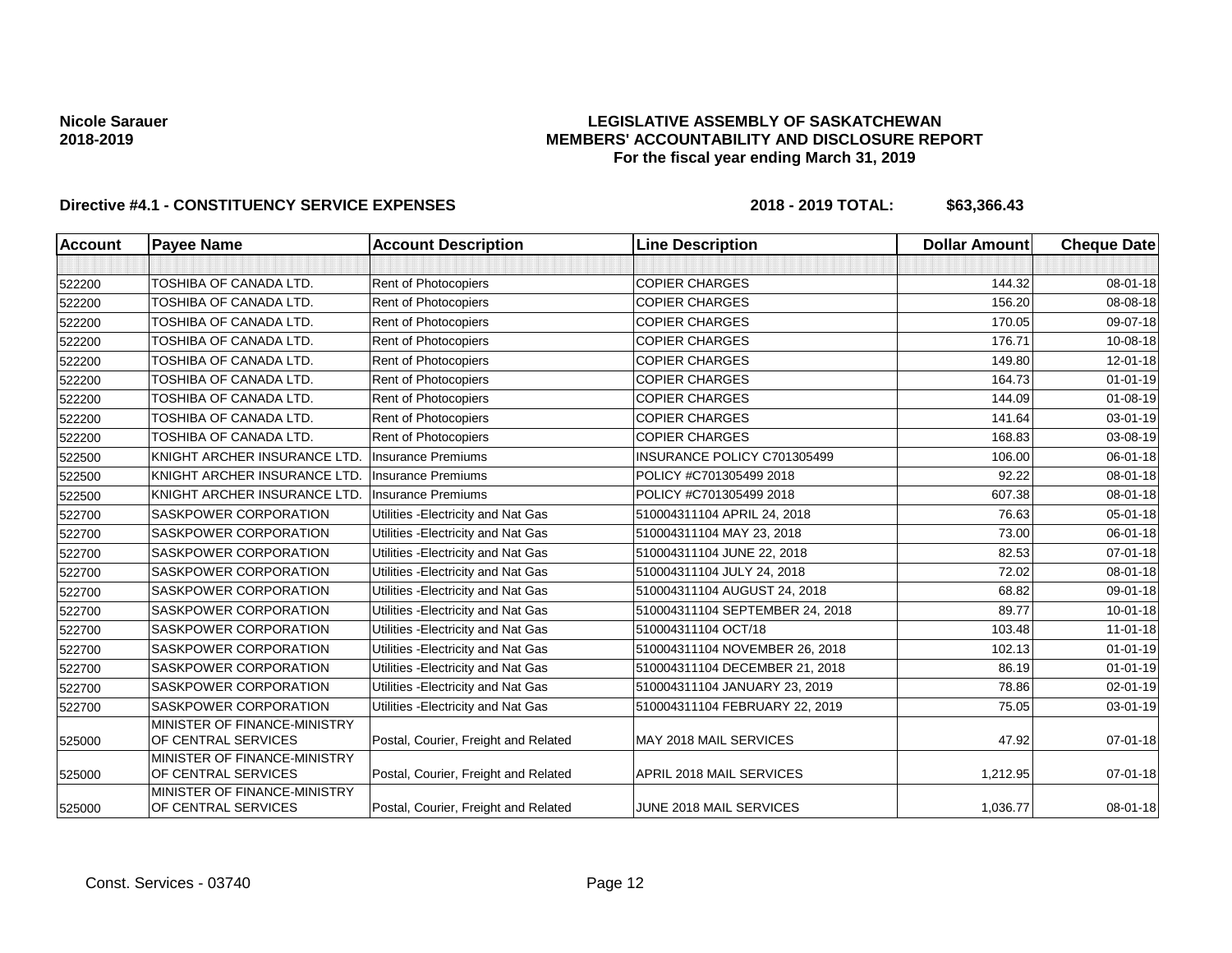## **LEGISLATIVE ASSEMBLY OF SASKATCHEWAN MEMBERS' ACCOUNTABILITY AND DISCLOSURE REPORT For the fiscal year ending March 31, 2019**

| <b>Account</b> | <b>Payee Name</b>                                   | <b>Account Description</b>              | <b>Line Description</b>                        | <b>Dollar Amount</b> | <b>Cheque Date</b> |
|----------------|-----------------------------------------------------|-----------------------------------------|------------------------------------------------|----------------------|--------------------|
|                |                                                     |                                         |                                                |                      |                    |
| 525000         | MINISTER OF FINANCE-MINISTRY<br>OF CENTRAL SERVICES | Postal, Courier, Freight and Related    | <b>JULY 2018 MAIL SERVICES</b>                 | 45.96                | 09-06-18           |
| 525000         | MINISTER OF FINANCE-MINISTRY<br>OF CENTRAL SERVICES | Postal, Courier, Freight and Related    | <b>AUGUST 2018 MAIL SERVICES</b>               | 45.96                | 10-10-18           |
| 525000         | MINISTER OF FINANCE-MINISTRY<br>OF CENTRAL SERVICES | Postal, Courier, Freight and Related    | SEPTEMBER 2018 MAIL SERVICES                   | 46.02                | $11 - 01 - 18$     |
| 525000         | MINISTER OF FINANCE-MINISTRY<br>OF CENTRAL SERVICES | Postal, Courier, Freight and Related    | NOVEMBER 2018 MAIL SERVICES                    | 46.02                | $01 - 01 - 19$     |
| 525000         | MINISTER OF FINANCE-MINISTRY<br>OF CENTRAL SERVICES | Postal, Courier, Freight and Related    | OCTOBER 2018 MAIL SERVICES                     | 46.02                | $01 - 01 - 19$     |
| 525000         | MINISTER OF FINANCE-MINISTRY<br>OF CENTRAL SERVICES | Postal, Courier, Freight and Related    | DECEMBER 2018 MAILS SERVICES                   | 1,224.12             | $02 - 01 - 19$     |
| 525000         | MINISTER OF FINANCE-MINISTRY<br>OF CENTRAL SERVICES | Postal, Courier, Freight and Related    | JANUARY 2019 MAIL SERVICES                     | 46.02                | $03 - 01 - 19$     |
| 525000         | MINISTER OF FINANCE-MINISTRY<br>OF CENTRAL SERVICES | Postal, Courier, Freight and Related    | FEBRUARY 2019 MAIL SERVICES                    | 46.02                | 03-14-19           |
| 525000         | MINISTER OF FINANCE-MINISTRY<br>OF CENTRAL SERVICES | Postal, Courier, Freight and Related    | MAIL SERVICES MAR/19                           | 1,690.36             | 03-31-19           |
| 525000         | <b>SARAUER, NICOLE</b>                              | Postal, Courier, Freight and Related    | REIMB: POSTAGE, OFFICE SUPPLISE                | 267.75               | 12-21-18           |
| 528000         | NETFORE SYSTEMS INC.                                | <b>Support Services</b>                 | ANNUAL SOFTWARE LICENSE<br><b>SUBSCRIPTION</b> | 3,000.00             | 08-17-18           |
| 528000         | POWERLAND COMPUTERS LTD.                            | <b>Support Services</b>                 | TECHNICAL SERVICE/APPLE IMAC                   | 184.85               | 06-01-18           |
| 528000         | POWERLAND COMPUTERS LTD.                            | <b>Support Services</b>                 | <b>TECHNICAL SERVICE</b>                       | 73.94                | $07 - 01 - 18$     |
| 529000         | <b>BERGEN, JENNIFER</b>                             | <b>General Contractual Services</b>     | <b>GRAPHIC DESIGN</b>                          | 250.00               | 03-28-19           |
| 529000         | <b>BONOKOSKI, MITCHELL</b>                          | <b>General Contractual Services</b>     | FOI REQUESTS REIMBURSEMENT                     | 40.00                | 02-04-19           |
| 529000         | <b>BRANDT, DEIDRE</b>                               | <b>General Contractual Services</b>     | <b>CHILDREN'S ENTERTAINMENT</b>                | 187.50               | 07-01-18           |
| 529200         | <b>SARAUER, NICOLE</b>                              | <b>Professional Development</b>         | <b>REIMB: REGISTRATION/BOOK</b>                | 150.00               | $03 - 01 - 19$     |
| 530000         | <b>BELL MEDIA INC.</b>                              | <b>Communications Development Costs</b> | ADVERTISING PRODUCTION - NO GST                | 25.00                | $01 - 01 - 19$     |
| 530000         | <b>PATTISON OUTDOOR</b><br><b>ADVERTISING LTD.</b>  | <b>Communications Development Costs</b> | ADVERTISING PRODUCTION                         | 238.50               | $06 - 01 - 18$     |
| 530000         | <b>PATTISON OUTDOOR</b><br><b>ADVERTISING LTD.</b>  | <b>Communications Development Costs</b> | <b>PRODUCTION FEE</b>                          | 689.00               | $11 - 01 - 18$     |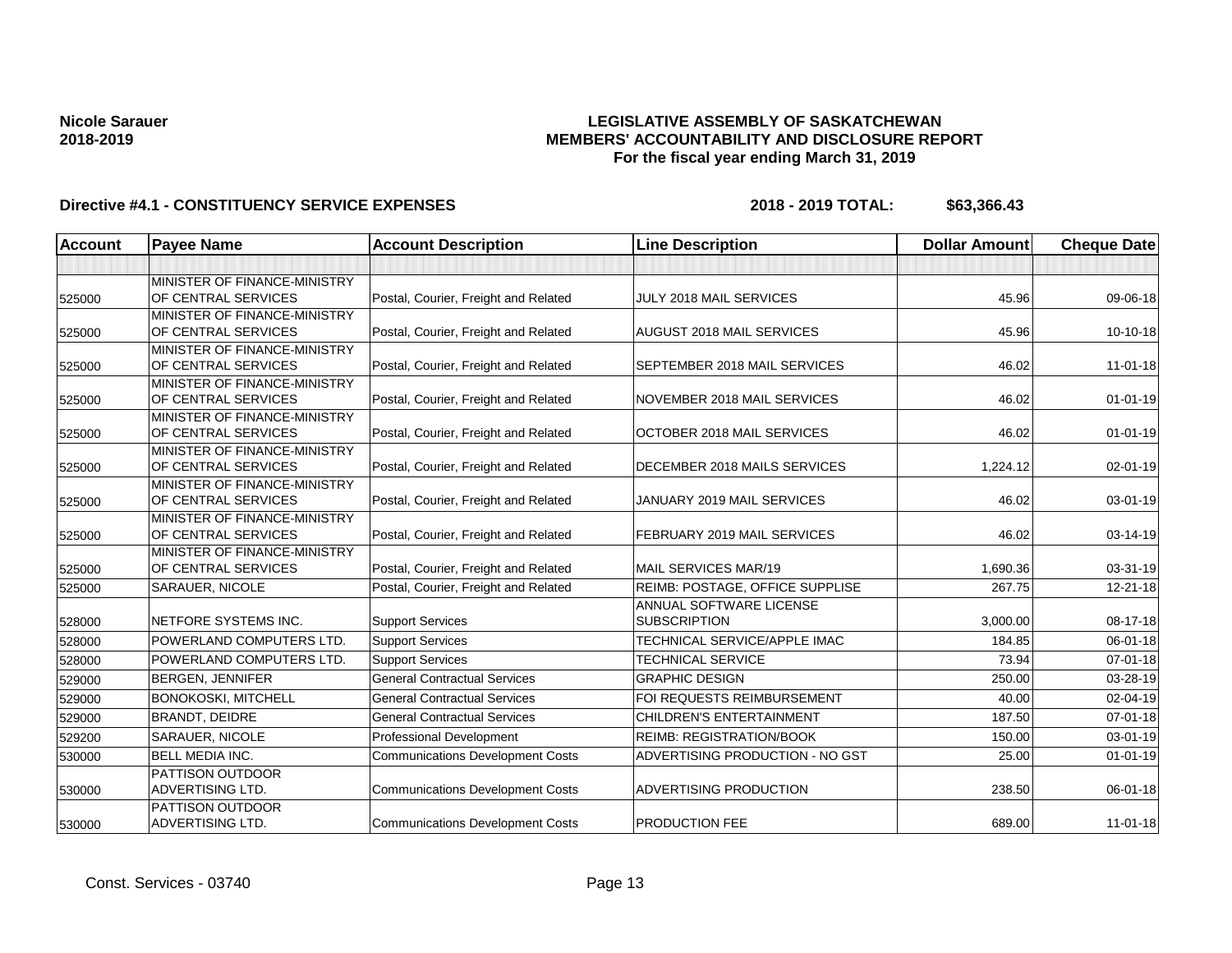## **LEGISLATIVE ASSEMBLY OF SASKATCHEWAN MEMBERS' ACCOUNTABILITY AND DISCLOSURE REPORT For the fiscal year ending March 31, 2019**

| <b>Account</b> | <b>Payee Name</b>                           | <b>Account Description</b>              | <b>Line Description</b>     | <b>Dollar Amount</b> | <b>Cheque Date</b> |
|----------------|---------------------------------------------|-----------------------------------------|-----------------------------|----------------------|--------------------|
|                |                                             |                                         |                             |                      |                    |
|                | <b>PATTISON OUTDOOR</b>                     |                                         |                             |                      |                    |
| 530000         | <b>ADVERTISING LTD.</b>                     | <b>Communications Development Costs</b> | AD PRODUCTION               | 106.00               | $11 - 12 - 18$     |
| 530500         | <b>BELL MEDIA INC.</b>                      | Media Placement                         | <b>ADVERTISING - NO GST</b> | 190.00               | $01 - 01 - 19$     |
| 530500         | <b>DIRECTWEST CORPORATION</b>               | Media Placement                         | <b>ADVERTISING</b>          | 112.50               | 08-15-18           |
| 530500         | <b>DIRECTWEST CORPORATION</b>               | Media Placement                         | <b>ADVERTISING</b>          | 112.50               | 09-01-18           |
| 530500         | <b>DIRECTWEST CORPORATION</b>               | Media Placement                         | <b>ADVERTISING</b>          | 112.50               | 09-05-18           |
| 530500         | DIRECTWEST CORPORATION                      | Media Placement                         | <b>ADVERTISING</b>          | 112.50               | 10-17-18           |
| 530500         | <b>DIRECTWEST CORPORATION</b>               | Media Placement                         | <b>ADVERTISING</b>          | 112.50               | $11-01-18$         |
| 530500         | DIRECTWEST CORPORATION                      | Media Placement                         | <b>ADVERTISING</b>          | 112.50               | 12-01-18           |
| 530500         | <b>DIRECTWEST CORPORATION</b>               | Media Placement                         | <b>ADVERTISING</b>          | 112.50               | 12-13-18           |
| 530500         | <b>DIRECTWEST CORPORATION</b>               | Media Placement                         | <b>ADVERTISING</b>          | 112.50               | $01 - 11 - 19$     |
| 530500         | <b>DIRECTWEST CORPORATION</b>               | Media Placement                         | <b>ADVERTISING</b>          | 5,508.00             | 02-04-19           |
| 530500         | DIRECTWEST CORPORATION                      | Media Placement                         | <b>ADVERTISING</b>          | $-112.50$            | 03-01-19           |
| 530500         | DIRECTWEST CORPORATION                      | Media Placement                         | <b>ADVERTISING</b>          | $-112.50$            | 03-01-19           |
|                | <b>JIM PATTISON BROADCAST</b>               |                                         |                             |                      |                    |
| 530500         | <b>GROUP</b>                                | Media Placement                         | <b>ADVERTISING</b>          | 1,036.00             | 03-31-19           |
| 530500         | <b>MADD MESSAGE</b>                         | Media Placement                         | <b>ADVERTISING</b>          | 108.33               | 08-01-18           |
| 530500         | MOOSE JAW EXPRESS.COM                       | Media Placement                         | <b>ADVERTISING</b>          | 61.16                | $02 - 01 - 19$     |
|                | <b>NEW DEMOCRATIC PARTY</b>                 |                                         |                             |                      |                    |
| 530500         | <b>CAUCUS</b>                               | Media Placement                         | <b>ADVERTISING</b>          | 4,465.00             | 03-31-19           |
|                | PATTISON OUTDOOR<br><b>ADVERTISING LTD.</b> | Media Placement                         | <b>ADVERTISING</b>          | 2,340.00             | 04-01-18           |
| 530500         | PATTISON OUTDOOR                            |                                         |                             |                      |                    |
| 530500         | <b>ADVERTISING LTD.</b>                     | Media Placement                         | <b>ADVERTISING</b>          | 400.00               | 06-01-18           |
|                | PATTISON OUTDOOR                            |                                         |                             |                      |                    |
| 530500         | <b>ADVERTISING LTD.</b>                     | Media Placement                         | <b>ADVERTISING</b>          | 400.00               | $07 - 01 - 18$     |
|                | PATTISON OUTDOOR                            |                                         |                             |                      |                    |
| 530500         | ADVERTISING LTD.                            | Media Placement                         | <b>ADVERTISING</b>          | 400.00               | 08-01-18           |
|                | PATTISON OUTDOOR                            |                                         |                             |                      |                    |
| 530500         | ADVERTISING LTD.                            | Media Placement                         | ADVERTISING                 | 400.00               | 08-20-18           |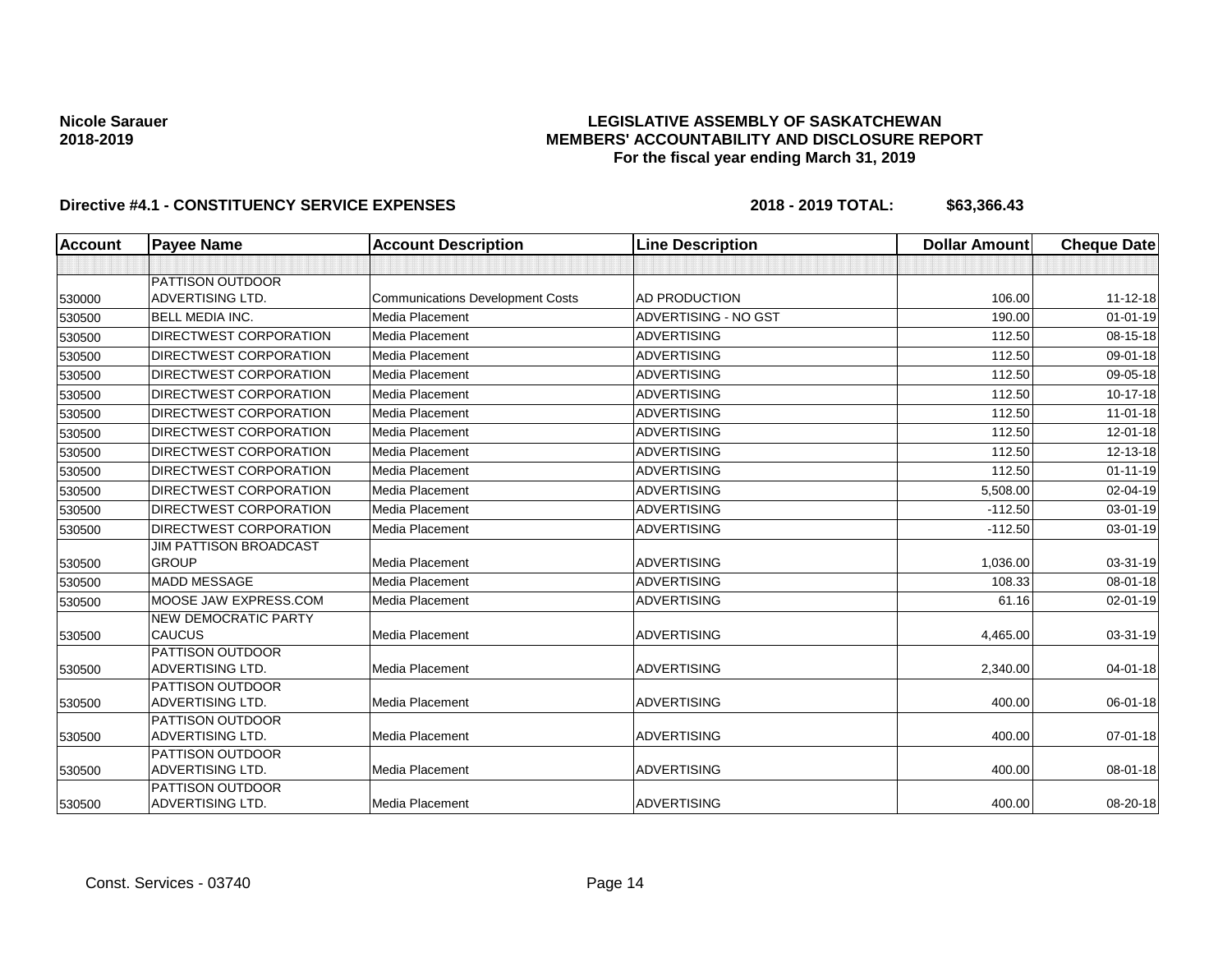## **LEGISLATIVE ASSEMBLY OF SASKATCHEWAN MEMBERS' ACCOUNTABILITY AND DISCLOSURE REPORT For the fiscal year ending March 31, 2019**

| Account | <b>Payee Name</b>                           | <b>Account Description</b> | <b>Line Description</b>     | <b>Dollar Amount</b> | <b>Cheque Date</b> |
|---------|---------------------------------------------|----------------------------|-----------------------------|----------------------|--------------------|
|         |                                             |                            |                             |                      |                    |
|         | PATTISON OUTDOOR                            |                            |                             |                      |                    |
| 530500  | ADVERTISING LTD.                            | Media Placement            | <b>ADVERTISING</b>          | 400.00               | $10 - 01 - 18$     |
|         | <b>PATTISON OUTDOOR</b>                     |                            |                             |                      |                    |
| 530500  | ADVERTISING LTD.                            | Media Placement            | <b>ADVERTISING</b>          | 400.00               | 10-15-18           |
|         | PATTISON OUTDOOR                            |                            |                             |                      |                    |
| 530500  | <b>ADVERTISING LTD.</b>                     | Media Placement            | <b>ADVERTISING</b>          | 360.00               | $11-01-18$         |
|         | <b>PATTISON OUTDOOR</b>                     |                            |                             |                      |                    |
| 530500  | <b>ADVERTISING LTD.</b>                     | Media Placement            | <b>ADVERTISING</b>          | 400.00               | $11 - 12 - 18$     |
|         | <b>PATTISON OUTDOOR</b>                     |                            |                             |                      |                    |
| 530500  | ADVERTISING LTD.                            | Media Placement            | <b>ADVERTISING</b>          | 360.00               | $01 - 01 - 19$     |
|         | <b>PATTISON OUTDOOR</b><br>ADVERTISING LTD. | Media Placement            | <b>ADVERTISING</b>          | 360.00               |                    |
| 530500  | PATTISON OUTDOOR                            |                            |                             |                      | $01 - 01 - 19$     |
| 530500  | ADVERTISING LTD.                            | Media Placement            | <b>ADVERTISING</b>          | 400.00               | $01-07-19$         |
|         | <b>PATTISON OUTDOOR</b>                     |                            |                             |                      |                    |
| 530500  | <b>ADVERTISING LTD.</b>                     | Media Placement            | <b>ADVERTISING</b>          | 360.00               | $01 - 21 - 19$     |
|         | PATTISON OUTDOOR                            |                            |                             |                      |                    |
| 530500  | ADVERTISING LTD.                            | Media Placement            | <b>ADVERTISING</b>          | 360.00               | 02-18-19           |
|         | PATTISON OUTDOOR                            |                            |                             |                      |                    |
| 530500  | <b>ADVERTISING LTD.</b>                     | Media Placement            | <b>ADVERTISING</b>          | 360.00               | 03-18-19           |
| 530500  | POSTMEDIA NETWORK INC.                      | Media Placement            | ADVERTISING - NO GST        | 8.08                 | 03-01-19           |
| 530500  | POSTMEDIA NETWORK INC.                      | Media Placement            | <b>ADVERTISING - NO GST</b> | 32.31                | 03-01-19           |
| 530500  | PRAIRIE DOG MAGAZINE                        | Media Placement            | <b>ADVERTISING</b>          | 306.25               | 06-07-18           |
| 530500  | <b>PRAIRIE DOG MAGAZINE</b>                 | Media Placement            | <b>ADVERTISING</b>          | 165.00               | $07 - 01 - 18$     |
| 530500  | PRAIRIE DOG MAGAZINE                        | Media Placement            | <b>ADVERTISING</b>          | 143.00               | $07 - 01 - 18$     |
| 530500  | PRAIRIE DOG MAGAZINE                        | Media Placement            | <b>ADVERTISING</b>          | 165.00               | 07-04-18           |
| 530500  | PRAIRIE DOG MAGAZINE                        | Media Placement            | <b>ADVERTISING</b>          | 109.80               | $01 - 01 - 19$     |
| 530500  | RAWLCO RADIO LTD.                           | Media Placement            | <b>ADVERTISING</b>          | 3,245.00             | 03-01-19           |
| 530500  | RAWLCO RADIO LTD.                           | Media Placement            | <b>ADVERTISING</b>          | 1,138.25             | 03-18-19           |
| 530500  | RAWLCO RADIO LTD.                           | Media Placement            | <b>ADVERTISING</b>          | 616.75               | 03-18-19           |
| 530500  | <b>REGINA PRIDE INC.</b>                    | Media Placement            | <b>ADVERTISING</b>          | 87.50                | $05 - 01 - 18$     |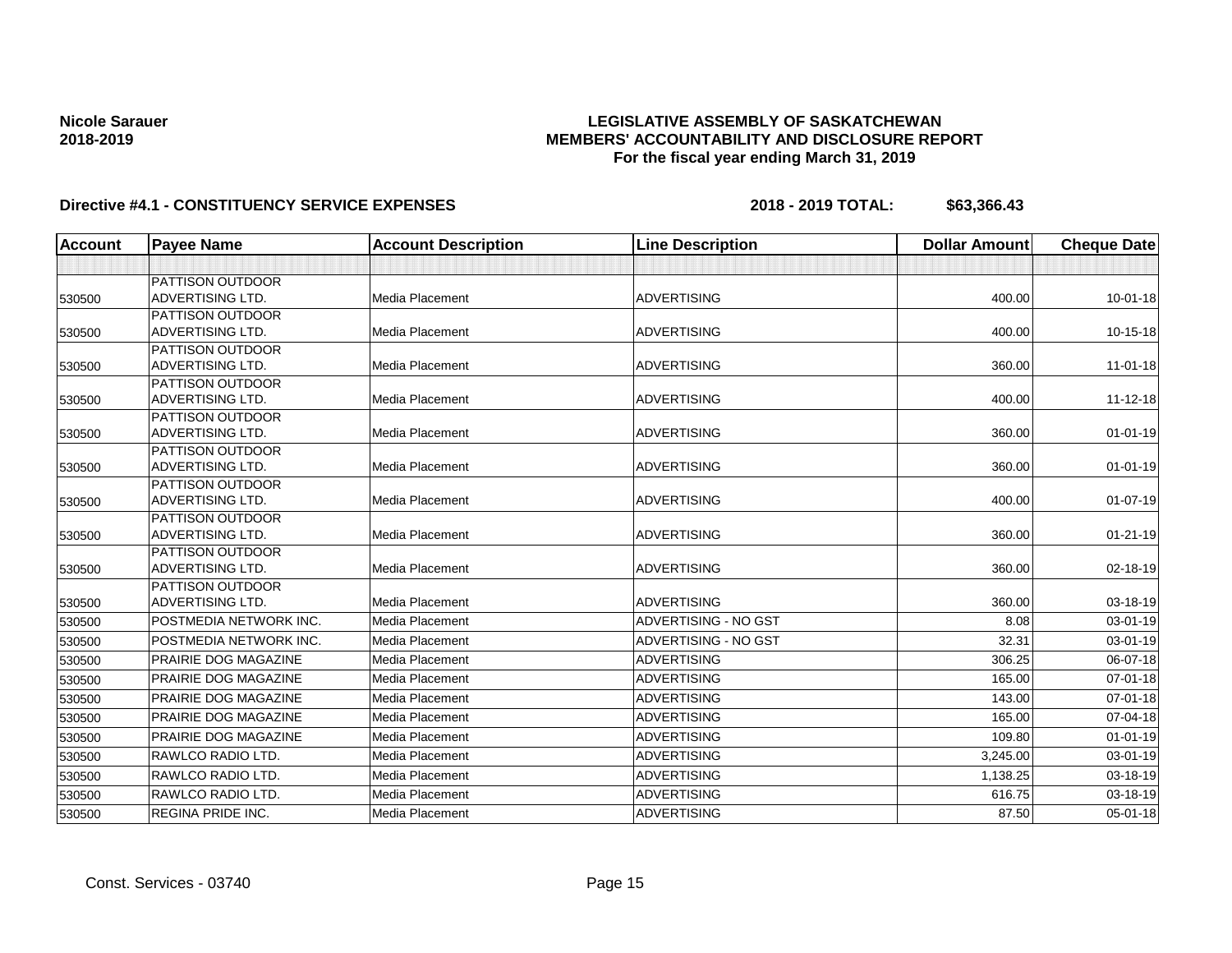## **LEGISLATIVE ASSEMBLY OF SASKATCHEWAN MEMBERS' ACCOUNTABILITY AND DISCLOSURE REPORT For the fiscal year ending March 31, 2019**

| <b>Account</b> | <b>Payee Name</b>                              | <b>Account Description</b>             | <b>Line Description</b>            | <b>Dollar Amount</b> | <b>Cheque Date</b> |
|----------------|------------------------------------------------|----------------------------------------|------------------------------------|----------------------|--------------------|
|                |                                                |                                        |                                    |                      |                    |
| 530500         | <b>REGINA RED SOX BASEBALL</b>                 | Media Placement                        | <b>ADVERTISING</b>                 | 200.00               | $06 - 01 - 18$     |
|                | <b>REGINA THUNDER FOOTBALL</b>                 |                                        |                                    |                      |                    |
| 530500         | <b>CLUB</b>                                    | Media Placement                        | <b>ADVERTISING</b>                 | 125.00               | $05 - 01 - 18$     |
|                | ROYAL CANADIAN LEGION                          |                                        |                                    |                      |                    |
| 530500         | SASKATCHEWAN COMMAND                           | Media Placement                        | <b>ADVERTISING</b>                 | 76.56                | 03-12-19           |
| 530500         | SARAUER, NICOLE                                | Media Placement                        | <b>REIMB: ADVERTISING</b>          | 20.00                | $03 - 01 - 19$     |
| 530500         | SPRING FREE FROM RACISM                        | Media Placement                        | <b>ADVERTISING</b>                 | 125.00               | 06-05-18           |
| 530500         | <b>SPRING FREE FROM RACISM</b>                 | Media Placement                        | <b>ADVERTISING</b>                 | 100.00               | 03-24-19           |
| 530500         | ST. ANDREW'S COLLEGE                           | Media Placement                        | <b>ADVERTISING</b>                 | 75.00                | $05 - 01 - 18$     |
| 530500         | STUDENTS' UNION OF THE UNIV.<br>OF REGINA INC. | Media Placement                        | <b>ADVERTISING</b>                 | 193.75               | 08-01-18           |
|                | SUDDENLY SASKATCHEWAN                          |                                        |                                    |                      |                    |
| 530500         | <b>MAGAZINE</b>                                | Media Placement                        | <b>ADVERTISING</b>                 | 30.00                | 03-01-19           |
| 530500         | <b>WORLD SPECTATOR</b>                         | Media Placement                        | <b>ADVERTISING</b>                 | 51.67                | $10 - 01 - 18$     |
| 530800         | ALLIED PRINTERS & PROMOTIONS                   | Publications                           | <b>NEWSLETTERS</b>                 | 1.204.16             | $07 - 01 - 18$     |
| 530800         | ALLIED PRINTERS & PROMOTIONS                   | Publications                           | <b>HANDBILL</b>                    | 51.68                | $07 - 01 - 18$     |
| 530900         | ALLIED PRINTERS & PROMOTIONS                   | <b>Promotional Items</b>               | PROMOTIONAL ITEMS                  | 837.40               | 12-10-18           |
| 530900         | <b>SIGNATURE GRAPHICS</b>                      | <b>Promotional Items</b>               | PROMOTIONAL ITEMS                  | 415.68               | 12-01-18           |
| 542000         | COLE, NATHANIEL J D                            | Travel                                 | C.A. TRAVEL JUNE 10 - 18, 2018     | 588.37               | 06-19-18           |
| 542000         | COLE, NATHANIEL J D                            | Travel                                 | C.A. TRAVEL FEBRUARY 24 - 27, 2019 | 721.14               | 03-01-19           |
|                |                                                |                                        | C.A. TICKET TO TANSLEY LECTURE APR |                      |                    |
| 542000         | SARAUER, NICOLE                                | Travel                                 | 19/18                              | 30.00                | 06-01-18           |
| 542000         | SARAUER, NICOLE                                | Travel                                 | <b>CA TICKET</b>                   | 133.20               | $06 - 21 - 18$     |
|                |                                                | Deputy Minister/Ministry Head Business |                                    |                      |                    |
| 543201         | <b>LEGISLATIVE FOOD SERVICE</b>                | Expenses - Refreshments                | <b>STUDENT DRINKS</b>              | 10.60                | 11-06-18           |
|                | PAUL DOJACK YOUTH CENTRE                       |                                        |                                    |                      |                    |
| 550200         | <b>SHOP FUND</b>                               | Books, Mags and Ref Materials          | <b>BOOK</b>                        | 20.00                | 03-01-19           |
| 550200         | <b>SARAUER, NICOLE</b>                         | Books, Mags and Ref Materials          | REIMB: GLOBE & MAIL SUBSCRIPTION   | 272.45               | 08-01-18           |
| 550200         | <b>SARAUER, NICOLE</b>                         | Books, Mags and Ref Materials          | <b>REIMB: REGISTRATION/BOOK</b>    | 36.70                | 03-01-19           |
| 555000         | 33 1/3 COFFEE ROASTERS                         | Other Material and Supplies            | MISC OFFICE SUPPLIES               | 95.00                | 06-01-18           |
| 555000         | 33 1/3 COFFEE ROASTERS                         | Other Material and Supplies            | MISC OFFICE SUPPLIES               | 95.00                | $01 - 14 - 19$     |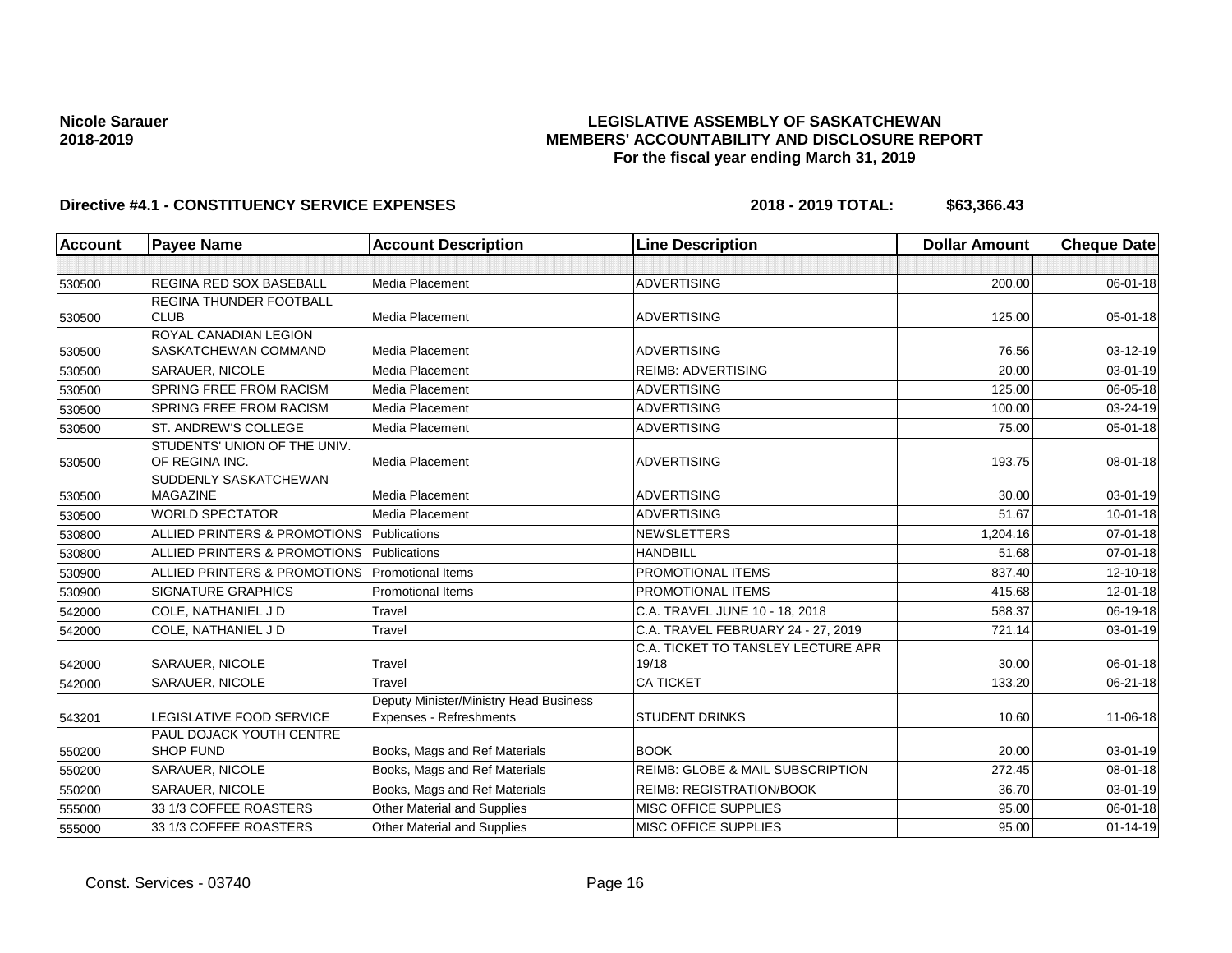## **LEGISLATIVE ASSEMBLY OF SASKATCHEWAN MEMBERS' ACCOUNTABILITY AND DISCLOSURE REPORT For the fiscal year ending March 31, 2019**

| <b>Account</b> | <b>Payee Name</b>        | <b>Account Description</b>           | <b>Line Description</b>           | <b>Dollar Amount</b> | <b>Cheque Date</b> |
|----------------|--------------------------|--------------------------------------|-----------------------------------|----------------------|--------------------|
|                |                          |                                      |                                   |                      |                    |
| 555000         | COLE, NATHANIEL J D      | Other Material and Supplies          | MISC & OFFICE SUPPLIES            | 187.53               | 06-19-18           |
| 555000         | COLE, NATHANIEL J D      | <b>Other Material and Supplies</b>   | <b>MISC OFFICE SUPPLIES</b>       | 54.26                | 10-18-18           |
| 555000         | COLE. NATHANIEL J D      | Other Material and Supplies          | OFFICE LIGHT                      | 66.59                | 12-18-18           |
| 555000         | SARAUER, NICOLE          | Other Material and Supplies          | REIMB: MISC OFFICE SUPPLIES       | 14.48                | 08-01-18           |
| 555000         | <b>SARAUER, NICOLE</b>   | Other Material and Supplies          | REIMB: POSTAGE, OFFICE SUPPLISE   | 82.06                | $12 - 21 - 18$     |
| 555000         | <b>SUPREME BASICS</b>    | Other Material and Supplies          | MISC & OFFICE SUPPLIES            | 78.36                | $10 - 01 - 18$     |
| 555000         | <b>SUPREME BASICS</b>    | <b>Other Material and Supplies</b>   | <b>MISC &amp; OFFICE SUPPLIES</b> | 122.54               | $11-01-18$         |
| 555000         | <b>SUPREME BASICS</b>    | Other Material and Supplies          | OFFICE SUPPLIES                   | 57.18                | 12-06-18           |
| 555000         | <b>SUPREME BASICS</b>    | Other Material and Supplies          | OFFICE SUPPLIES                   | 145.53               | 02-05-19           |
| 555000         | <b>SUPREME BASICS</b>    | Other Material and Supplies          | OFFICE SUPPLIES                   | 112.33               | $02 - 12 - 19$     |
| 555000         | <b>SUPREME BASICS</b>    | Other Material and Supplies          | MISC OFFICE SUPLIES               | 148.33               | 03-28-19           |
| 555000         | <b>WIRELESS AGE</b>      | Other Material and Supplies          | PHONE ACCESSORIES                 | 46.62                | 05-01-18           |
| 564300         | POWERLAND COMPUTERS LTD. | Computer Hardware - Exp.             | TECHNICAL SERVICE/APPLE IMAC      | 1.205.85             | 06-01-18           |
| 564600         | POWERLAND COMPUTERS LTD. | Computer Software - Exp              | <b>SOFTWARE</b>                   | 633.88               | 05-01-18           |
| 565200         | COLE, NATHANIEL J D      | Office Furniture and Equipment - Exp | LAMP                              | 143.19               | 05-10-18           |
| 565200         | <b>SUPREME BASICS</b>    | Office Furniture and Equipment - Exp | <b>CERAMIC HEATER</b>             | 137.79               | 12-01-18           |
| 588950         |                          |                                      | PREPAID EXPENSE ADJUSTMENT        | 795.00               | 04-12-18           |
|                |                          |                                      |                                   |                      |                    |
|                |                          |                                      |                                   |                      |                    |
|                |                          |                                      |                                   |                      |                    |
|                |                          |                                      |                                   |                      |                    |
|                |                          |                                      |                                   |                      |                    |
|                |                          |                                      |                                   |                      |                    |
|                |                          |                                      |                                   |                      |                    |
|                |                          |                                      |                                   |                      |                    |
|                |                          |                                      |                                   |                      |                    |
|                |                          |                                      |                                   |                      |                    |
|                |                          |                                      |                                   |                      |                    |
|                |                          |                                      |                                   |                      |                    |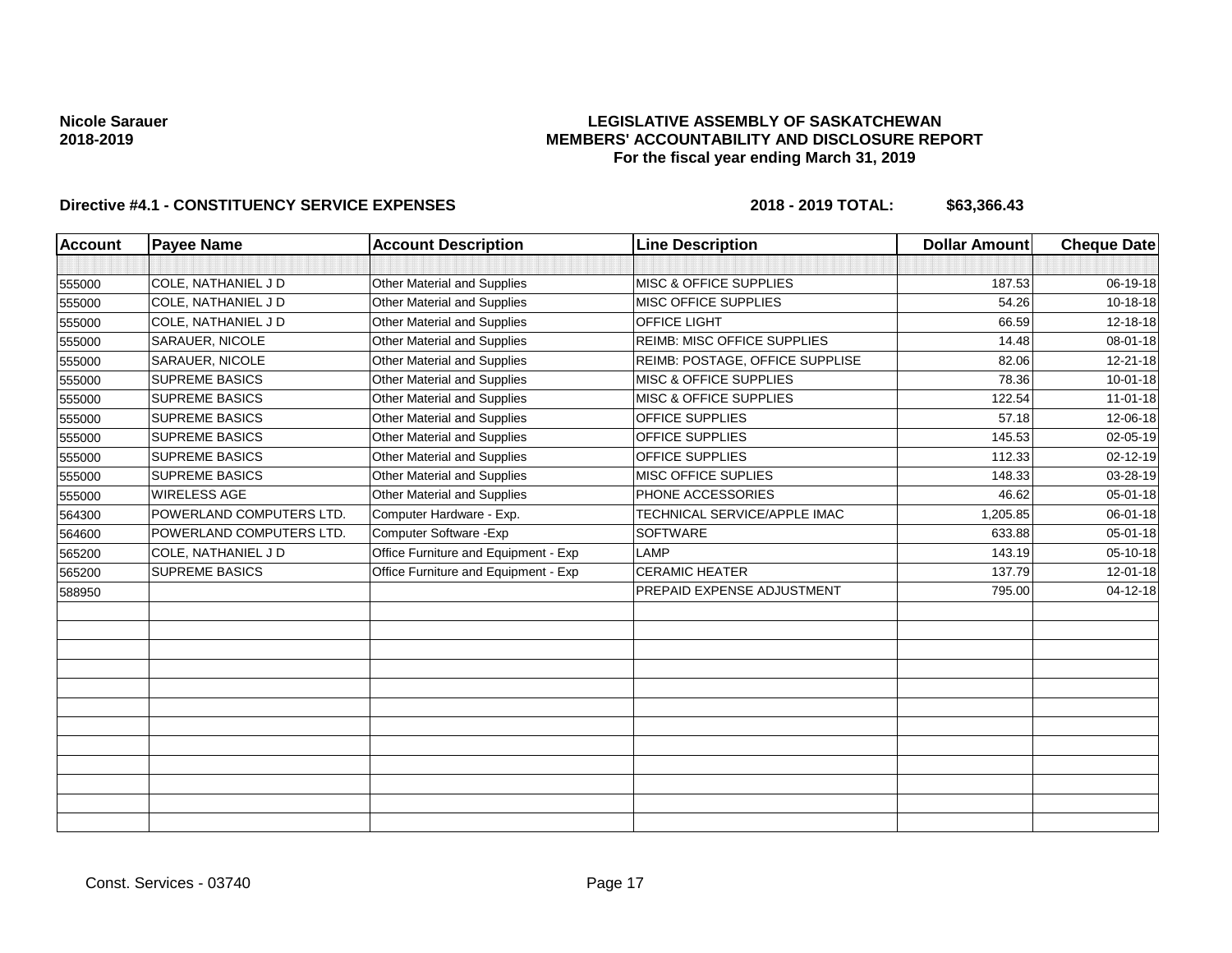## **LEGISLATIVE ASSEMBLY OF SASKATCHEWAN MEMBERS' ACCOUNTABILITY AND DISCLOSURE REPORT For the fiscal year ending March 31, 2019**

| <b>Account</b> | Payee Name | <b>Account Description</b> | Line Description | <b>Dollar Amount</b> | <b>Cheque Date</b> |
|----------------|------------|----------------------------|------------------|----------------------|--------------------|
|                |            |                            |                  |                      |                    |
|                |            |                            |                  |                      |                    |
|                |            |                            |                  |                      |                    |
|                |            |                            |                  |                      |                    |
|                |            |                            |                  |                      |                    |
|                |            |                            |                  |                      |                    |
|                |            |                            |                  |                      |                    |
|                |            |                            |                  |                      |                    |
|                |            |                            |                  |                      |                    |
|                |            |                            |                  |                      |                    |
|                |            |                            |                  |                      |                    |
|                |            |                            |                  |                      |                    |
|                |            |                            |                  |                      |                    |
|                |            |                            |                  |                      |                    |
|                |            |                            |                  |                      |                    |
|                |            |                            |                  |                      |                    |
|                |            |                            |                  |                      |                    |
|                |            |                            |                  |                      |                    |
|                |            |                            |                  |                      |                    |
|                |            |                            |                  |                      |                    |
|                |            |                            |                  |                      |                    |
|                |            |                            |                  |                      |                    |
|                |            |                            |                  |                      |                    |
|                |            |                            |                  |                      |                    |
|                |            |                            |                  |                      |                    |
|                |            |                            |                  |                      |                    |
|                |            |                            |                  |                      |                    |
|                |            |                            |                  |                      |                    |
|                |            |                            |                  |                      |                    |
|                |            |                            |                  |                      |                    |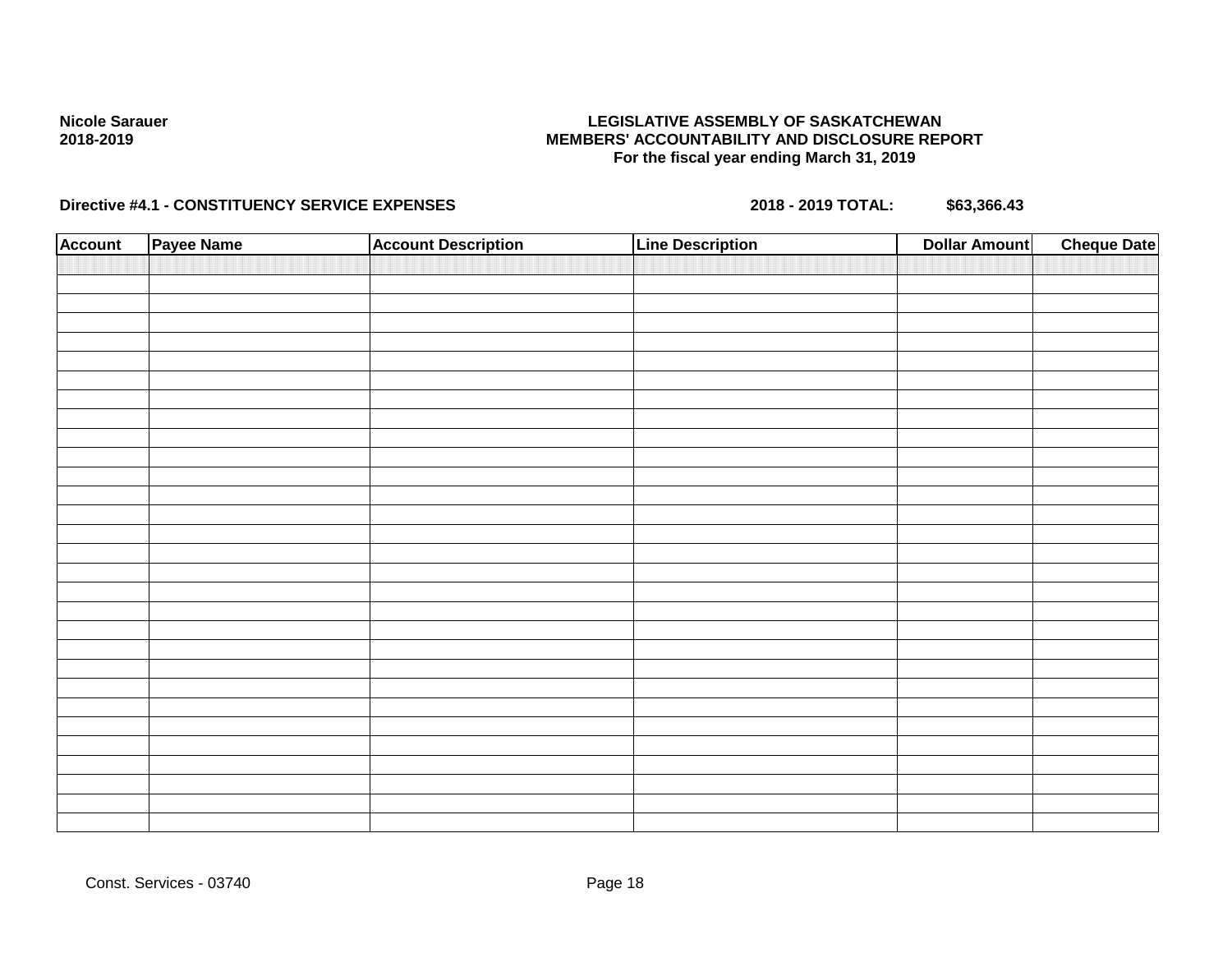## **LEGISLATIVE ASSEMBLY OF SASKATCHEWAN MEMBERS' ACCOUNTABILITY AND DISCLOSURE REPORT For the fiscal year ending March 31, 2019**

| <b>Account</b> | <b>Payee Name</b> | <b>Account Description</b> | <b>Line Description</b> | <b>Cheque Date</b><br>Dollar Amount |  |
|----------------|-------------------|----------------------------|-------------------------|-------------------------------------|--|
|                |                   |                            |                         |                                     |  |
|                |                   |                            |                         |                                     |  |
|                |                   |                            |                         |                                     |  |
|                |                   |                            |                         |                                     |  |
|                |                   |                            |                         |                                     |  |
|                |                   |                            |                         |                                     |  |
|                |                   |                            |                         |                                     |  |
|                |                   |                            |                         |                                     |  |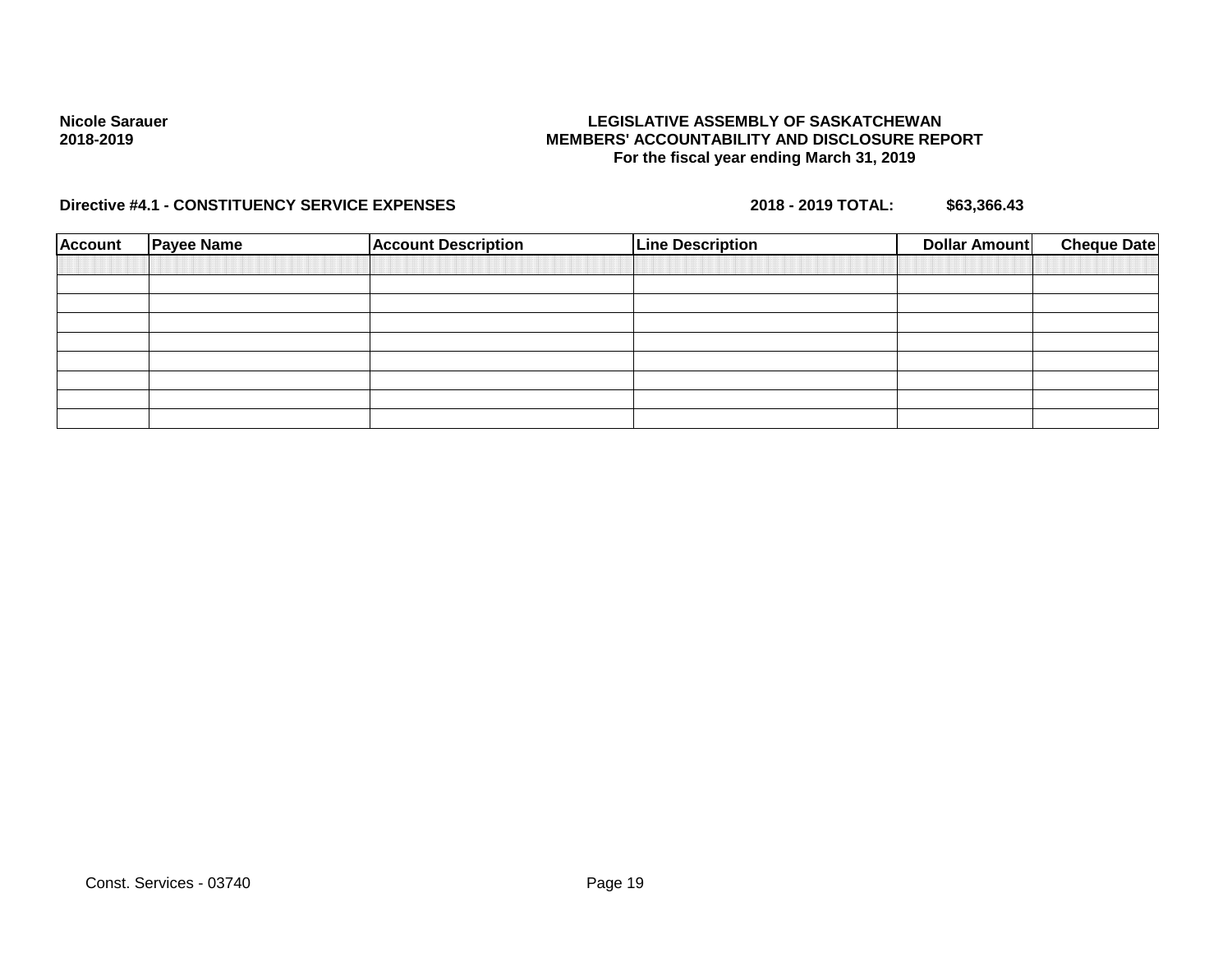# **LEGISLATIVE ASSEMBLY OF SASKATCHEWAN MEMBERS' ACCOUNTABILITY AND DISCLOSURE REPORT For the fiscal year ending March 31, 2019**

# Directive #6 - CONSTITUENCY ASSISTANT EXPENSES 2018 - 2018 - 2019 TOTAL: \$65,452.93

| <b>Account</b> | <b>Payee Name</b>   | <b>Account Description</b> | <b>Dollar Amount</b> | <b>Cheque Date</b> |
|----------------|---------------------|----------------------------|----------------------|--------------------|
|                |                     |                            |                      |                    |
| 513000         | COLE, NATHANIEL J D | Out-of-Scope Permanent     | 2,213.42             | 04-24-18           |
| 513000         | COLE, NATHANIEL J D | Out-of-Scope Permanent     | 2,213.42             | 05-08-18           |
| 513000         | COLE, NATHANIEL J D | Out-of-Scope Permanent     | 2,213.42             | 05-23-18           |
| 513000         | COLE, NATHANIEL J D | Out-of-Scope Permanent     | 2,213.42             | 06-05-18           |
| 513000         | COLE, NATHANIEL J D | Out-of-Scope Permanent     | 2,213.42             | 06-13-18           |
| 513000         | COLE, NATHANIEL J D | Out-of-Scope Permanent     | 2,213.42             | 06-27-18           |
| 513000         | COLE, NATHANIEL J D | Out-of-Scope Permanent     | 2,213.42             | $07 - 11 - 18$     |
| 513000         | COLE, NATHANIEL J D | Out-of-Scope Permanent     | 2,213.42             | 07-25-18           |
| 513000         | COLE, NATHANIEL J D | Out-of-Scope Permanent     | 2,213.42             | 08-08-18           |
| 513000         | COLE, NATHANIEL J D | Out-of-Scope Permanent     | 2,213.42             | 08-22-18           |
| 513000         | COLE, NATHANIEL J D | Out-of-Scope Permanent     | 2,213.42             | 09-05-18           |
| 513000         | COLE, NATHANIEL J D | Out-of-Scope Permanent     | 2213.42              | 09-19-18           |
| 513000         | COLE, NATHANIEL J D | Out-of-Scope Permanent     | 2213.42              | 10-03-18           |
| 513000         | COLE, NATHANIEL J D | Out-of-Scope Permanent     | 2213.42              | 10-17-18           |
| 513000         | COLE, NATHANIEL J D | Out-of-Scope Permanent     | 2213.42              | $11-01-18$         |
| 513000         | COLE, NATHANIEL J D | Out-of-Scope Permanent     | 2,213.42             | $11 - 14 - 18$     |
| 513000         | COLE, NATHANIEL J D | Out-of-Scope Permanent     | 2,213.42             | 11-28-18           |
| 513000         | COLE, NATHANIEL J D | Out-of-Scope Permanent     | 2213.42              | 12-12-18           |
| 513000         | COLE, NATHANIEL J D | Out-of-Scope Permanent     | 2,213.42             | 12-27-18           |
| 513000         | COLE, NATHANIEL J D | Out-of-Scope Permanent     | 2,213.42             | 01-09-19           |
| 513000         | COLE, NATHANIEL J D | Out-of-Scope Permanent     | 2213.42              | 01-23-19           |
| 513000         | COLE, NATHANIEL J D | Out-of-Scope Permanent     | 2,213.42             | 02-06-19           |
| 513000         | COLE, NATHANIEL J D | Out-of-Scope Permanent     | 2,213.42             | 02-20-19           |
| 513000         | COLE, NATHANIEL J D | Out-of-Scope Permanent     | 2,213.42             | 03-06-19           |
| 513000         | COLE, NATHANIEL J D | Out-of-Scope Permanent     | 2,213.42             | 03-20-19           |
| 513000         | COLE, NATHANIEL J D | Out-of-Scope Permanent     | 3080.64              | 04-03-19           |
| 514000         | TOTH, JONAH M. S.   | Casual/Term                | 247.44               | $07 - 25 - 18$     |
| 514000         | TOTH, JONAH M. S.   | Casual/Term                | 123.72               | 08-08-18           |
| 514000         | TOTH, JONAH M. S.   | Casual/Term                | 123.72               | 08-22-18           |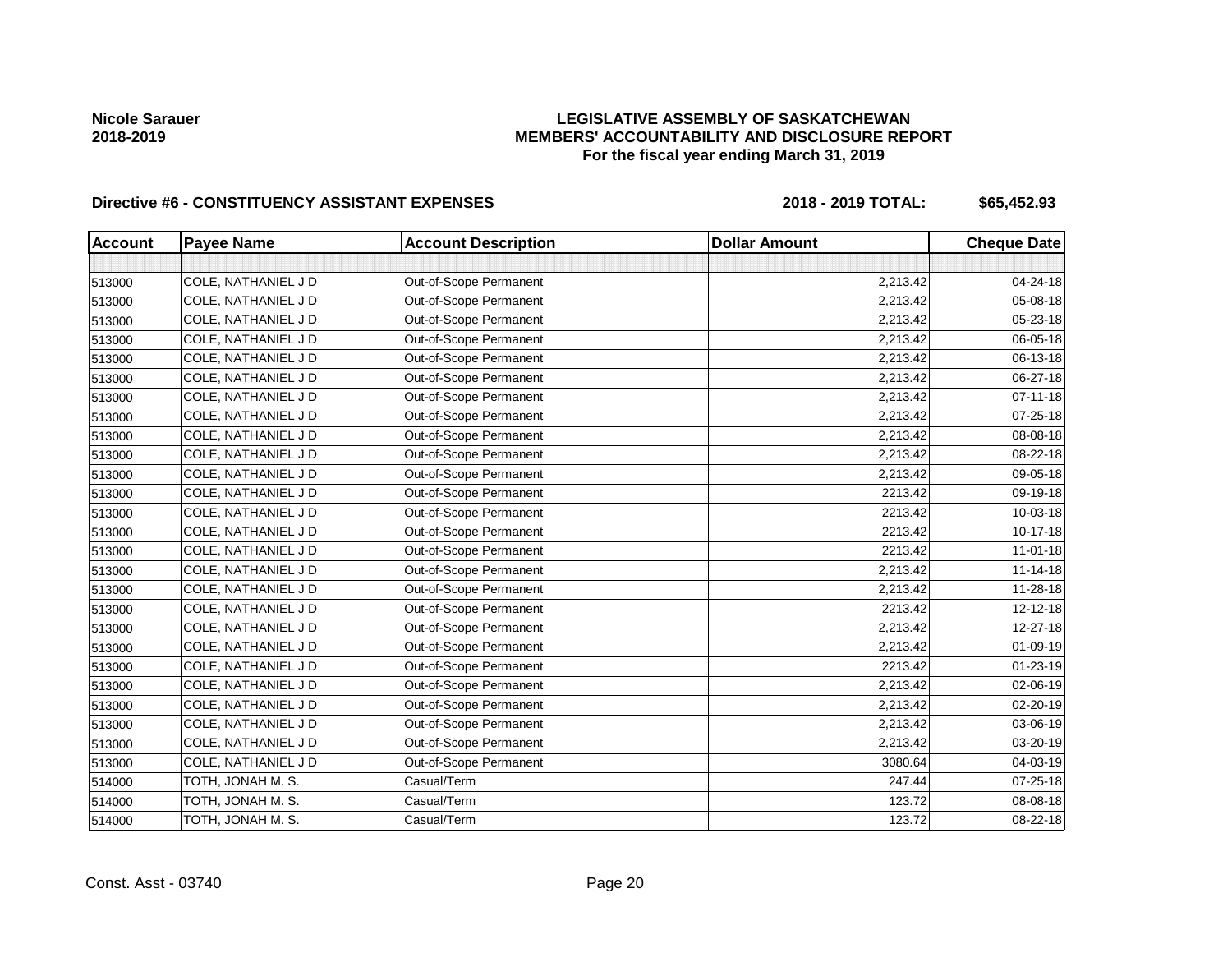# **LEGISLATIVE ASSEMBLY OF SASKATCHEWAN MEMBERS' ACCOUNTABILITY AND DISCLOSURE REPORT For the fiscal year ending March 31, 2019**

# Directive #6 - CONSTITUENCY ASSISTANT EXPENSES 2018 - 2018 - 2019 TOTAL: \$65,452.93

| <b>Account</b> | <b>Payee Name</b>        | <b>Account Description</b>                    | <b>Dollar Amount</b> | <b>Cheque Date</b> |
|----------------|--------------------------|-----------------------------------------------|----------------------|--------------------|
|                |                          |                                               |                      |                    |
| 514000         | ZOTZMAN, KRISTY E        | Casual/Term                                   | 220.01               | 04-24-18           |
| 514000         | ZOTZMAN, KRISTY E        | Casual/Term                                   | 271.56               | 05-08-18           |
| 514000         | ZOTZMAN, KRISTY E        | Casual/Term                                   | 185.58               | 05-23-18           |
| 514000         | ZOTZMAN, KRISTY E        | Casual/Term                                   | 491.56               | 06-13-18           |
| 514000         | <b>ZOTZMAN, KRISTY E</b> | Casual/Term                                   | 1134.47              | 06-27-18           |
| 514000         | <b>ZOTZMAN, KRISTY E</b> | Casual/Term                                   | 250.94               | 08-08-18           |
| 514000         | <b>ZOTZMAN, KRISTY E</b> | Casual/Term                                   | 567.23               | 09-19-18           |
| 514000         | <b>ZOTZMAN, KRISTY E</b> | Casual/Term                                   | 440.02               | 10-03-18           |
| 514000         | <b>ZOTZMAN, KRISTY E</b> | Casual/Term                                   | 567.23               | $11-01-18$         |
| 514000         | ZOTZMAN, KRISTY E        | Casual/Term                                   | 123.72               | 11-14-18           |
| 514000         | <b>ZOTZMAN, KRISTY E</b> | Casual/Term                                   | 216.51               | 11-28-18           |
| 514000         | ZOTZMAN, KRISTY E        | Casual/Term                                   | 123.72               | 12-12-18           |
| 514000         | <b>ZOTZMAN, KRISTY E</b> | Casual/Term                                   | 537.95               | 12-27-18           |
| 514000         | <b>ZOTZMAN, KRISTY E</b> | Casual/Term                                   | 780.23               | 02-06-19           |
| 514000         | ZOTZMAN, KRISTY E        | Casual/Term                                   | 364.34               | 03-06-19           |
| 519900         | None (Default)           | Change in Y/E Accrued Empl Leave Entitlements | $-962.84$            | 04-18-18           |
| 519900         | None (Default)           | Change in Y/E Accrued Empl Leave Entitlements | 1,229.68             | 04-08-19           |
|                |                          |                                               |                      |                    |
|                |                          |                                               |                      |                    |
|                |                          |                                               |                      |                    |
|                |                          |                                               |                      |                    |
|                |                          |                                               |                      |                    |
|                |                          |                                               |                      |                    |
|                |                          |                                               |                      |                    |

Const. Asst - 03740 Page 21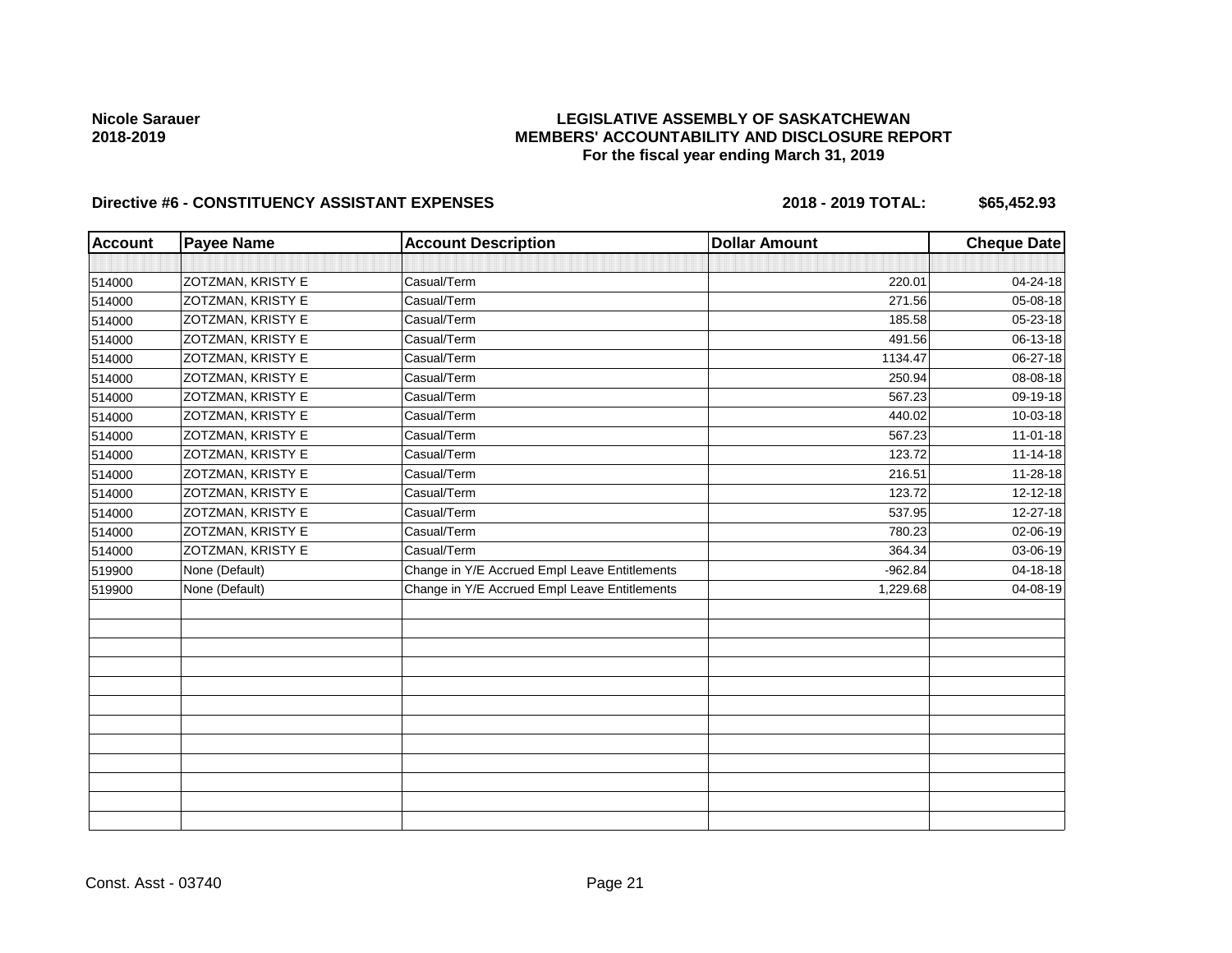# **LEGISLATIVE ASSEMBLY OF SASKATCHEWAN MEMBERS' ACCOUNTABILITY AND DISCLOSURE REPORT For the fiscal year ending March 31, 2019**

# Directive #6 - CONSTITUENCY ASSISTANT EXPENSES 2018 - 2018 - 2019 TOTAL: \$65,452.93

| <b>Account</b> | Payee Name | <b>Account Description</b> | <b>Dollar Amount</b> | <b>Cheque Date</b> |
|----------------|------------|----------------------------|----------------------|--------------------|
|                |            |                            |                      |                    |
|                |            |                            |                      |                    |
|                |            |                            |                      |                    |
|                |            |                            |                      |                    |
|                |            |                            |                      |                    |
|                |            |                            |                      |                    |
|                |            |                            |                      |                    |
|                |            |                            |                      |                    |
|                |            |                            |                      |                    |
|                |            |                            |                      |                    |
|                |            |                            |                      |                    |
|                |            |                            |                      |                    |
|                |            |                            |                      |                    |
|                |            |                            |                      |                    |
|                |            |                            |                      |                    |
|                |            |                            |                      |                    |
|                |            |                            |                      |                    |
|                |            |                            |                      |                    |
|                |            |                            |                      |                    |
|                |            |                            |                      |                    |
|                |            |                            |                      |                    |
|                |            |                            |                      |                    |
|                |            |                            |                      |                    |
|                |            |                            |                      |                    |
|                |            |                            |                      |                    |
|                |            |                            |                      |                    |
|                |            |                            |                      |                    |
|                |            |                            |                      |                    |
|                |            |                            |                      |                    |